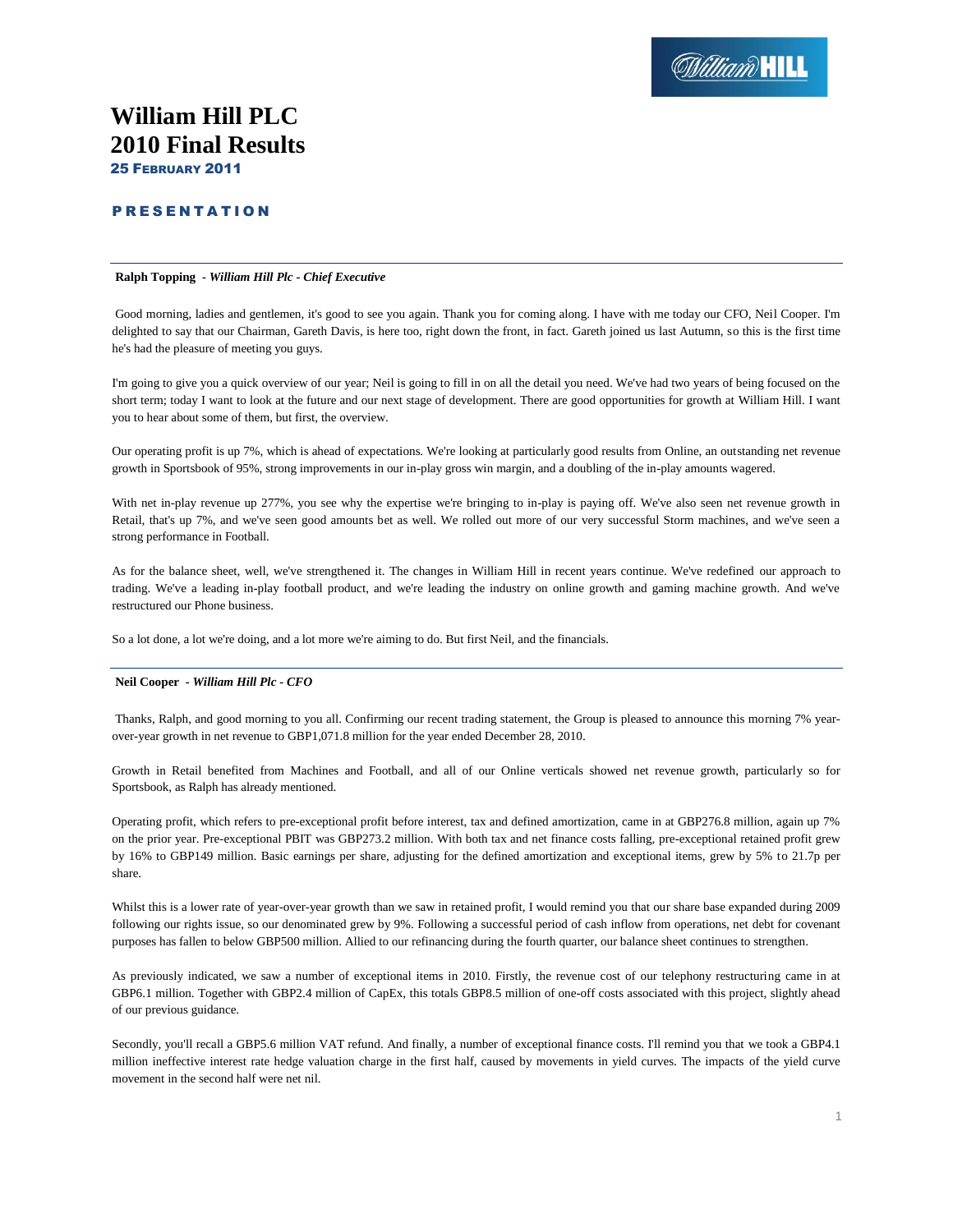Following on from the final quarter refinance, we wrote off the remaining GBP7.2 million unamortized arrangement fees from our forward start agreement, and our remaining effective interest hedges became ineffective with the expiry of this agreement. Accordingly, we wrote off GBP14.2 million of cost on this de-designation, which was lower than our previous estimate.

I would remind you that, whilst this is a non-cash movement in 2010, the interest rate hedge contracts remain in place until expiry at the end of 2012, and do need to be modeled for cash flow purposes. There is a slide in the appendix outlining our current expectations of this cash flow, although the exact final amount does, of course, depend on the actual yield curve outturn between now and then.

Moving into the detail of our Retail channel, we saw a strong year for Machines, with amounts wagered in growth by 11%, gross win by 13% and net revenue showing the impact of the VAT rise at the start of the year back to 11%. Whilst the main driver of growth was the very successful Storm cabinet rollout, non-Storm performance was also very positive, as Ralph will outline later.

OTC gross win fell slightly, benefiting from gross win margin growth, but impacted by a 3% decline in amounts wagered, whilst underlying wagers in OTC, adjusting for the World Cup trading period and for a weather affected December, were also 3% in decline.

Slips were down less than 1% on this basis, demonstrating in our view a largely continued propensity to gamble over the counter. Pence per slip conversely showed the impact of the ongoing downturn on our consumer base being down more than 2%.

We remain positive about the performance of this channel, with amounts wagered, net revenue and operating profit all in growth in 2010, despite the less than buoyant retail consumer backdrop.

As mentioned, gross win margins saw growth in the year, benefiting from a very strong second half performance, well above the normal range at 18.6% in the half, an outturn helped by favorable football results during that half.

Outside of the weak first half horseracing festival performance we saw, and we outlined at our interims, gross win margin for Horseracing was broadly in line with the prior year, albeit that falling amounts wagered means that absolute gross win from Horseracing has fallen.

At GBP847 of gross win per machine per week, our Machine category continues to show underlying growth over a long period, benefiting from a combination of operational effectiveness, and technological developments. The graph shows clearly the consistent track record of like-for-like growth we delivered, up over 64% in this area since 2005.

Looking at the Retail cost base, whilst overall the Retail cost base grew by 5% during the year, this was driven by a number of specific items which the causal on the right of the chart makes clear. Firstly, the impact of net new developments accounted for around 1 percentage point. Therefore, the like-for-like cost base grew by around 4%. Of this, the impact of provisions for tail site closures, taken together with the impact of project costs which relate to shop cleaner outsourcing, accounted for around 1 percentage point.

Increased year-over-year bonus payments have accounted for just over 1 percentage point, and increased retail marketing accounted for around 0.5 percentage point. Content costs continue to increase well ahead of inflation. Excluding these specific items, all other costs grew by less than 1%.

Looking ahead into 2011 we expect Retail costs to grow by around 3% to 4%. I would also just mention that we expect the incremental annualized impact of last week's levy announcement to be between GBP3 million to GBP4 million dependent, of course, on the actual outturn of Retail UK horserace wagering. And if you intend to adjust for this in your 2011 models, the new scheme starts from April 2011.

Following an improved gross win margin, Telephone showed a modest GBP900,000 profit in 2010, benefiting from an 11% operating cost reduction. As previously announced, the Group has closed the UK Telephone operation, reopening in Gibraltar at the end of January this year. The challenge for the business now will be to take advantage of cost benefits, whilst maximizing its commercial opportunity against a backdrop of declining amounts wagered.

The strength of the Online performance in 2010 has been pleasing. Sportsbook has led the way with a 95% year-over-year increase in net revenue, driven by strong wagering growth, an improved in-play margin, and the impact of favorable football results on pre-match margins.

Casino was flat year over year, but this hides the fact that France, being our largest non-UK casino market, closed in June. Adjusting for this, Casino net revenue grew 10% year over year. After a slow start to the year, Poker grew net revenue year over year from quarter 2 onwards, and Bingo grew year-over-year net revenues by 52%. Overall, net revenue grew by 24%, and operating profit by 22%, versus the prior year.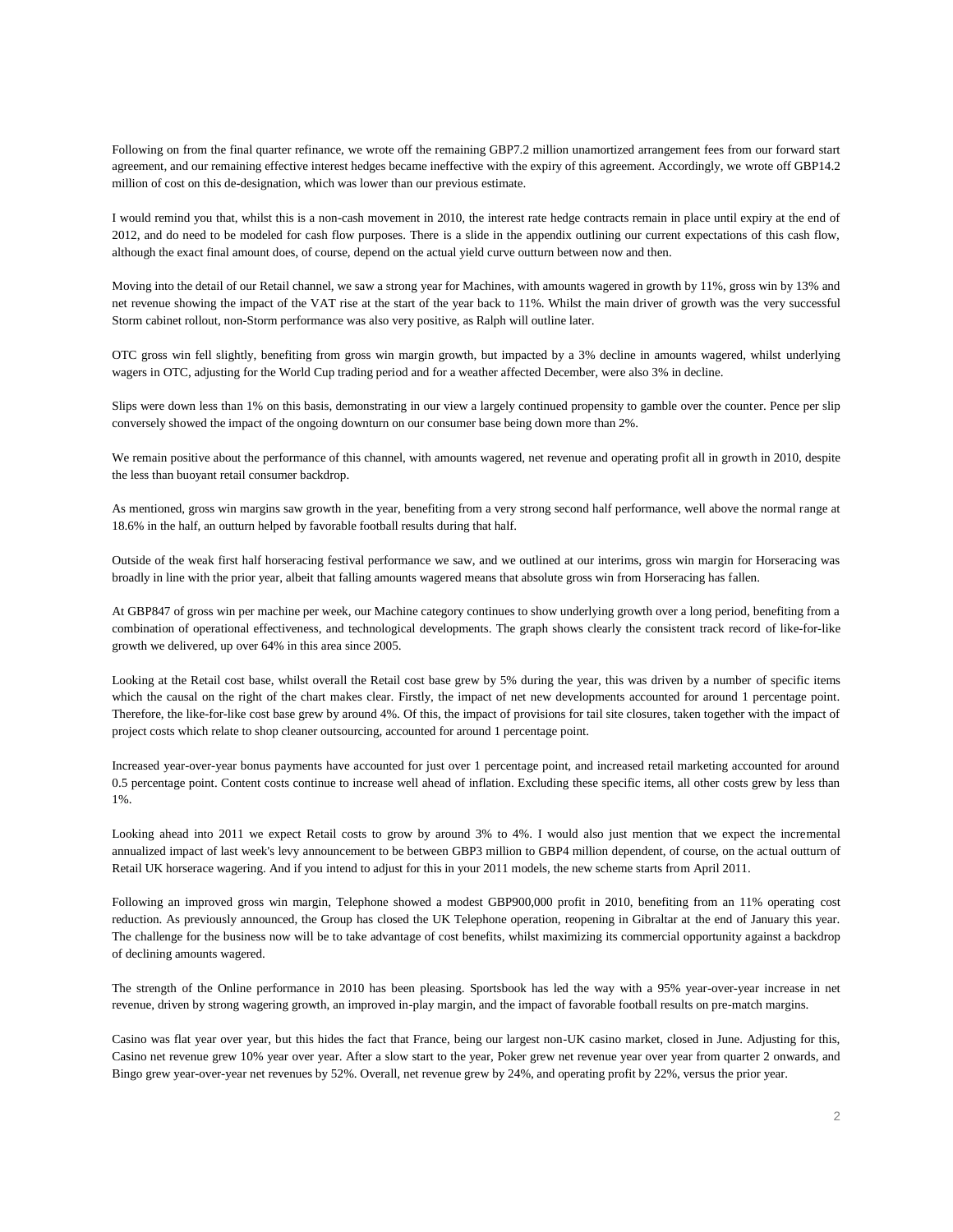The success of the Group's Online business performance is evident from these key operating statistics. Revenue per unique active player grew year over year by 19%, showing the increased share of wallet being earned per customer as our offer broadens and deepens, albeit that our cost of customer acquisition is also increasing as we up-weight our marketing spend.

Sportsbook statistics demonstrate how strong the performance of the business was during 2010. Overall amounts wagered were up 57% year over year. Within this, pre-match wagers were up 37%, and in-play up over 100% at 114%. Whilst the core growth was football led, consistent with our in-play development focus, horseracing wagers grew 25% year over year.

Benefiting from results, and from the improvements seen in our in-play pricing and trading capabilities, gross win margins grew by 1.4 percentage points from 6.6% to 8%; most markedly in-play margins nearly doubled from 2.7% to 4.8%.

Developing regulation remains a key theme for the European online space. We remain excited about the possibilities of regulated markets, although this is likely to mean that profits in a regulating market fall before they rise, as an existing income stream incurs additional taxes.

That all said, driven partly by growth of the Sportsbook, and partly through the closure of France, net revenues from our primary regulated market, being the UK, now accounts for around 75% of our net revenue.

To fuel the development of a compelling and competitive product range in Sportsbook, and with continued gaming innovation, we've invested in the growth of the Online business during 2010. Marketing has grown from 21% of net revenue to 24% of net revenue, fuelling that strong net revenue growth.

Staff costs have also increased, partly as the technology, product and market development capabilities of the Online business have grown, and partly arising as a result of the strong performance of the year as it impacts staff bonuses, particularly marked, given a minimal payout in 2009.

But, given the current economic climate, the cost control focus of the Group remains a priority. 2010 saw the final benefits of a multiyear shop staff and head office pay freeze, closure of tail sites, bank refinancing and the restructuring of our telephone operations. 2011 will see the closure of our final salary pension scheme to future accruals, and the outsourcing of shop cleaners, as well as ongoing retail labor model tweaking.

But whilst we're passionate about our focus on controlling costs, we're also prepared to increase costs where we believe this will add value. For example, our Online organization structure has grown, and marketing has increased, both for Retail and for Online.

Developing new products and services for Gaming and Sportsbook require investment in the right people, technology, and services to enable us to continue to generate strong top line growth. And Ralph will speak more on this later.

Moving away from channel performance, the Group saw a 2.9% year-over-year reduction in net finance charges. Looking ahead, we expect to see a lower level of net finance charges in 2011, with amortization of finance fees reducing, and with no effective interest rate hedge costs anticipated, following the de-designation of the remaining effective hedges in the final quarter of 2010.

Cash capital expenditure was lower than anticipated during 2010 with delays getting on site, particularly around refurbishments, and with a reduction in Group IT spend versus our own internal expectations. This delay was, I think, evident from the high level of capital accruals at the end of the year, which took cash CapEx plus capital accruals to GBP43 million. The Group opened 62 new units and closed 27, a net estate growth of 35, or around 1.5%.

We also announced, at the end of year, the planned closure of a further 20 units in the Republic of Ireland, which will take place in the first quarter of this year. Looking into 2011, we plan to up-weight our refurbishment and our IT spend in Online, with around 35 unit openings planned at this stage.

Having regard to cash flow modeling, looking forward, we except a capital spend of circa GBP70 million in 2011. We should also flag that we expect to see a negative working capital movement in 2011 of somewhere between GBP10 million to GBP15 million as the favorable 2010 movement partially unwinds.

The Group saw net cash inflow from operating activities of GBP224 million in 2010, of which GBP34 million was consumed by investing activities, largely cash CapEx spend. A further GBP85 million was expended on financing activities, largely William Hill and minority shareholder dividends. This left around GBP100 million which was used to reduce net debt for covenant purposes from GBP602 million at the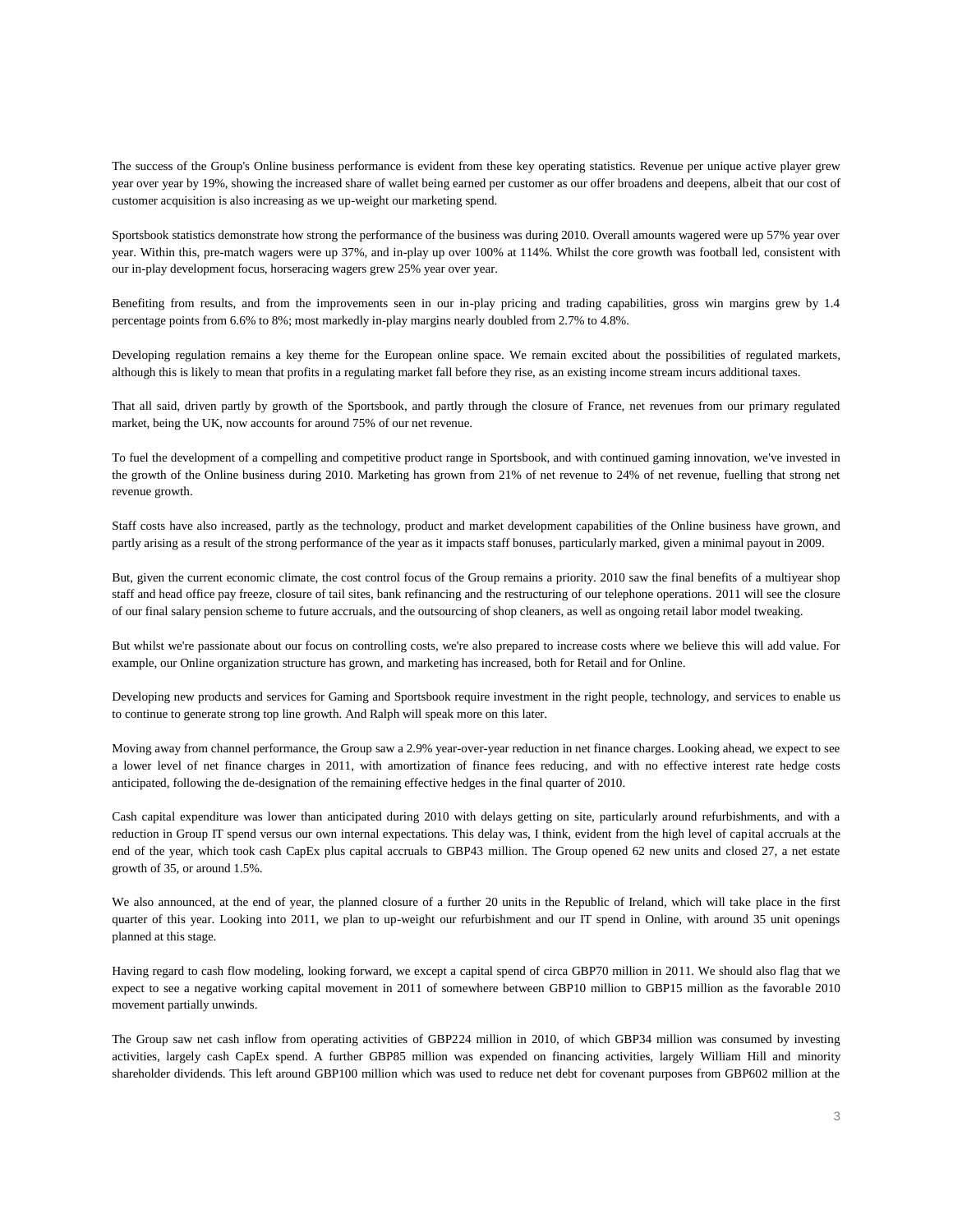end of 2009, to GBP499 million at the end of 2010. Credit metrics remained strong, with net debt over EBITDA at 1.7 times, interest cover at 4.8 times, and with substantial headroom.

As previously announced, the Group further strengthened its balance sheet in 2010 with its fourth quarter refinancing, giving the Group longer term refinancing with a more balanced blend of fixed and floating rate exposures.

Finally from me, commenting on a number of other finance matters that relate to the year. The Group saw an effective tax rate of 20% in the year, benefiting from reducing deferred tax liabilities, and from the release of prior year provisions now no longer required. Given current assumptions, we expect an effective income statement tax rate of 22% in 2011, and 21% in 2012. From a cash flow perspective, effective cash tax is expected to be 22% in both of these years.

Secondly, arising from combination of improving scheme asset values, and continued cash payments by the Group, the Group's defined benefit pension deficit reduced, over 2010, by GBP12.3 million, leaving a balance sheet deficit of GBP31 million.

Last but not least, reflecting what has been, in our view, a good year, and the confidence we feel in our business, a final dividend of 5.8p per share has been announced, which takes the full year dividend to 8.3p per share, up 11% on the prior year.

Now back to Ralph, who will take you through business progress and current trends.

### **Ralph Topping** *- William Hill Plc - Chief Executive*

Thanks, Neil. So that's 2010 put to bed. How are things going in 2011? Well, as you would expect me to say, it's early days, but so far, so good. In fact, Group net revenue is up 9% in the first eight weeks; it's 6% up in betting shops, despite below average rating in football results. We've had double-digit turnover growth in both over-the-counter and machines. Pence per slip has been up every week since the New Year. The volume of bets is also up every week since the New Year, and overall transactions are up steeply as well.

Online, I'm pleased to say, is performing strongly with net revenue up 22%, Gaming is performing well, but it's Sportsbook that continues to climb with amounts bet up 79% on a higher pence per bet. We're showing a 50% increase in bet volumes.

The other current news, of course, is the injunction we've taken against Playtech. I'm going to speak slowly here. Let me be as clear as I can be. What I'm going to say now is everything, and I mean everything, we are able to say about this. I know you want to ask questions, but this is now a legal matter, and I'm not going to answer any questions, no matter how determined, or smart you are about asking those questions. When I say I'm not going to answer the questions, can I just say Neil's not going to answer questions either, and nobody else from William Hill in the audience is allowed to speak.

#### **Neil Cooper –** *William Hill Plc – Finance Director*

Apart from the Chairman.

#### **Ralph Topping** *- William Hill Plc - Chief Executive*

No, he's been told as well, in a very nice way. We've all seen the press speculation about discussions between Playtech and Ladbrokes. Playtech initiated discussions with us about possible significant amendments to the William Hill Online joint venture agreements. To ensure our legal rights under that agreement are maintained, we secured an injunction against Playtech.

This is now a legal process, we will update you as and when appropriate. That's it, no more, no questions, no going round the back door, in the front door, climbing in through the window, as we're not accepting any questions on this, ladies and gentlemen.

Now let's talk about the things we're going to create, are doing to create further growth in this great business. I'm not going to make this complicated; we've some very simple goals in our business. We make ourselves available to as many customers as possible, we maximize the yield from every customer, and we make it as cost effective as possible to recruit new customers and here's the team that's doing it.

Now, every winning football team has a strong defensive spine. You might ask me, what is a guy who's the Chairman of the SPL know about strong defensive spines? Again, that's another subject I'm not taking any questions on today. Likewise in business, at the back Neil Cooper,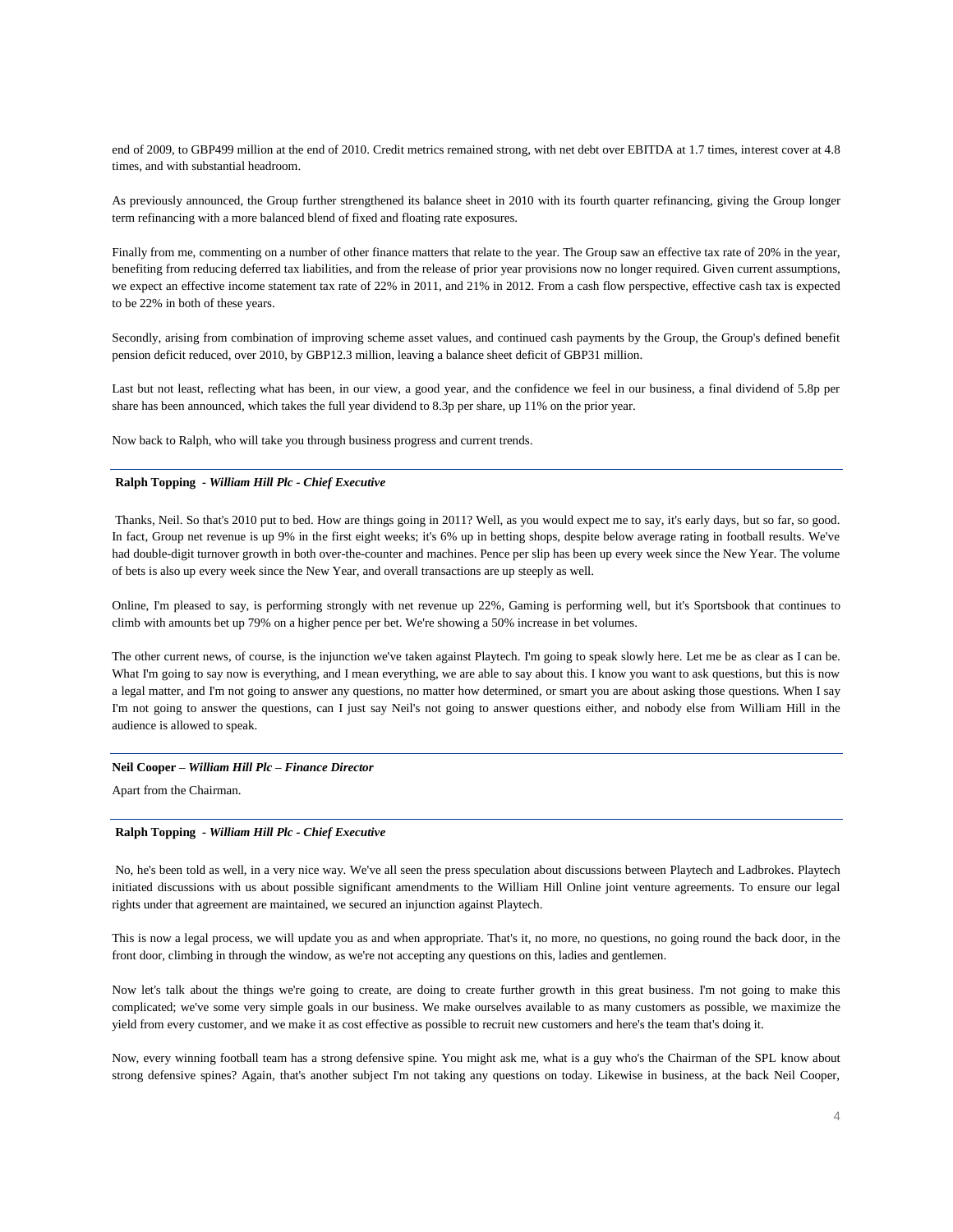Group Finance Director, signed from Bovis United. Nothing gets past him; I like that in a corporate goalie. Then we've got David Steele, Slugger Steele, Corporate Services Director, 25 years with William Hill, and responsible for industry and Government affairs. Affairs, we don't mean anything naughty by that, he just deals with the Government, and he deals with industry.

James Henderson is currently working with Online, but we're switching him back to Retail, and he's another guy with 25 years at Hill's. These guys are steeped in the game, they know how to play it. Completing the defense the younger looking guy in the center is our new signing, Alan Johnson. Famous name, no football connection though, and he's got a wealth of experience in the Retail sector, and 11 years at Superdrug.

We're going 3-5-2 today, it's the only way to play the modern game. In our team we've wing backs who can bomb up and down the flanks, and turn defense into attack. On the right wing we've got Eyal Sanoff, who leads our Tel Aviv marketing team, that's Online marketing affiliates, search engine optimization, and pence per click deals.

On the left wing we've got Kristof Fahy looking after brand, marketing, and customer experience. I've told you before, he has strong branding and offline marketing experience, which means he works with the Eyal to marry online and offline marketing, advertising, and promotion as well.

I was brought up in a great Scottish tradition, bright, cocky, creative midfielders, so in contrast, we have Henry Birch, our Chief Executive of William Hill Online, and we've got Jeff Dunham, who's our Group CTO. Jeff's another new signing; he's Californian, but we won't hold that against him. He's here to support technology-led development, and he's based in Gibraltar. Jeff used to play for Victor Chandler, and also Flutter, the betting exchange business bought out by Betfair.

Now I told my team no snoods, by the way. I didn't think I'd have to tell them no dark glasses in the team photo. You'll not be surprised to learn that Jeff's new nickname is the Fonz when you look at him.

Then there's the player/manager pulling it all together. He's home-grown talent; he joined as a youth player, and he's still [been] in the first team. We all feed and support the front guys, the most dangerous striking partnership since Kenny Dalglish and Ian Rush wore Liverpool shirts. For you youngsters in the audience they were the best since Ian St John and Roger Hunt. I've got some apologies for Mr. Torres and Mr. Drogba; the clue is in the word partnership.

We snapped up Aussie Terry Pattinson a couple of years ago, and brought him into the first team last May. Terry has got extensive years of experience of Asian and Australian betting markets. He is the consummate trader, and he's rarely caught offside.

Jamie Hart came through our academy system, we farmed him out for Coral's for a while, and we brought him back to run the Sportsbook. He's now Developing Director of William Hill Online, running our research and development team in Gibraltar.

Then, of course, there are the boot room boys, the guys who keep the team in peak condition. David Russell, who's our HR Director, he works the magic sponge. Thomas Murphy, General Counsel, that's all we want to say about Thomas Murphy, General Counsel. And of course, the Chairman, Mr. Davis. In football the Chairman's never known by his first name, so we'll keep the analogy going; it's Mr. Davis. Football chairmen traditionally smoke cigars, for some reason ours is keener on cigarettes, and we can't work that one out at all.

Okay, so I'm making light of it, but there's a serious point here about William Hill. We are a team of many talents; we've assembled a team of many talents, with mixed experience and new faces. In an organization with a clear purpose, with a history that [informs] the present and the future, a modern business, certainly, but one that still has William Hill in the DNA of its players.

Now I started by saying we aim to make ourselves available to the widest customer base. That's not only in the UK, but also in countries around the world and, potentially, many more countries around the world. Of course, the best way to be widely available in any territory, I think, is by being multichannel. Here is the varying population of the UK, you can see that our world is not either or, either betting shop, or Online. Our world is and, betting shop, and Online.

Our model gives us access to a bigger market and, of course, greater spend. Our brand does a lot of the work for us Online; we spend less than our peers per acquired customers, and we enjoy the benefit of scale. At Hill's, more than a half of our Online customers continue to come into shops. They're still in the brand; we give them that choice of channels; we get a higher share of wallet. Given that choice, many choose betting shops. Look at the numbers, look at the relative sizes of the channel. Here at Hill's we don't let the excitement and potential of Online blind us to the still massive strength of our Retail operation.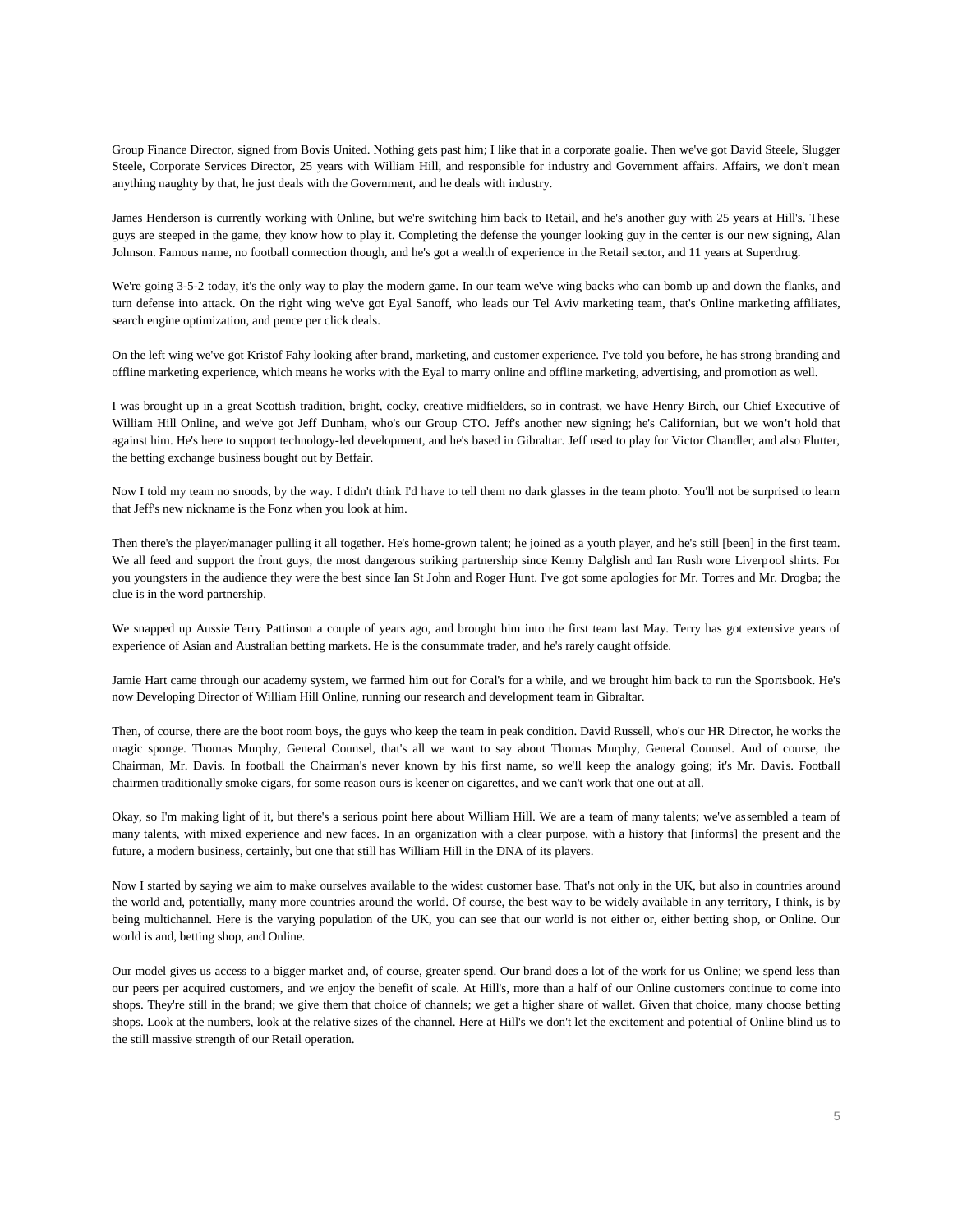Here you can see just how resilient Retail is. The line falters a little only as we hit the tough conditions of the last three years, falters and largely recovers. Take a snapshot at the start of those tough years, and another in 2010, and we see a decline in revenues of around 1%. Sure, there was the World Cup in 2010, and there was the European Championships in 2008, in case somebody remembers that, and asked me a question about it yesterday; I'm holding my hands -- after the session here, holding my hands up.

But to put that 1% in context, as I look around, I'm not the only guy in the room who remembers the early '90s where we saw a 7% top line decline in the recession then. So let's go back to the question of busyness in shops, that b-u-s-y-n-e-s-s. When we strip out the effects of the World Cup in June and July, and the snow in December, the number of slips was only slightly down by 0.6% in 2010. The total number of transactions in our betting shops in the year was up 17%.

The fact is, people like to bet in shops, they like the feel of cash in their hands. When you take a walk down the high street, and you'd find retailers who'd sell their grannies into slavery to achieve resilience like this. But it hasn't happened by chance. This is the reward for the way in which we have managed the betting shop estate.

I've shown you this slide several times before, here's the updated picture for 2010. This is how we've diversified the product base, offsetting weakness in traditional products, with good growth in new ones. We've got a CAGR of 8% for Football, and 12% for Machines.

As we develop new products we bring in customers in their 20s and 30s, and as a younger demographic for football and gaming machines, there is certainly a perception that our customer base is getting older; it isn't. In fact, the average age is stable to slightly reducing. Our older customers are living longer, thank the Lord, and we've got 20 and 30 year old customers coming in. We haven't made a big fuss about this, but we've transformed this business delivering solid results from the core customer base, even while expanding into a new and growing one.

Even within a category, you find the one product has greater appeal than another. So it's not just a matter of having machines and getting new machines into your estate, it's selecting the right machines to put into your estate. We've two suppliers, our Storm machines from Inspired Gaming are definitely attracting a younger base. When you look at the cabinets I think you can see why; the technology wins out. Younger, and also more inclined to spend. The average retail spend from those playing Storm is higher, in fact, than from those playing machines from Global Draw. The good news, though, is that in January machines from both suppliers delivered double-digit growth.

So I like to think when we innovate in Retail, we see growth and we see benefits. We have some very interesting innovations to come in our business. Retail remains in rude health, even in the tough climate. It's big, it's strong, and it's resilient, and it's fundamental to our business. An essential part of our multichannel approach in the UK, and hugely useful in conveying the strength of the William Hill brand.

Now let's look at another channel, let's look at Online. You can never stop developing Online; there's always something extra in the pipeline. But at William Hill, in the last three years, we've done a huge amount of the heavy lifting. We did a deal, and we brought in the talent we needed in this business, and we're constantly bringing in more.

We've actually changed the William Hill mindset in three years, and everyone has bought into the new world, right through the business. We've got terrific marketing resource in Israel, we've got great client services in Bulgaria, and we're running the show with a talented team in Gibraltar underneath Henry Birch.

Our reward is the performance we're seeing from our Sportsbook, so why are we Sportsbook led? Well, the average casino customer moves on after two to three months; our average Sportsbook customer has been with us for more than 18 months, and many for more than five years. Sportsbook has the best cross-sell performance. Sports betting customers are brand loyal, which speaks to the importance of the brand, and critically, we differentiate our offering.

Sports betting's incredibly difficult to do. Lots of people who are in software industries are moving into those find it even harder, find it harder to do it well. It's a very specialized offering that is very hard to replicate, and you can't buy sports betting mouse off the shelf.

The stats tell the story. From 2008 to 2010 we saw Sportsbook turnover grow by 88%. In 2008 Sportsbook turnover was 20% the size of the Retail over-the-counter turnover. I said, way back in my naive days, that we would grow Sportsbook quickly. Well, in 2010 Sportsbook turnover was 44% the size of Retail's over-the-counter turnover. Sportsbook turnover currently is 67% the size of over-the-counter turnover.

We've an internal target; by the time of the next World Cup in 2014,we expect to see turnover in Sports betting regularly being the equal of Retail. Again, we will invest in brains; we'll invest in technology and product to get us to those numbers.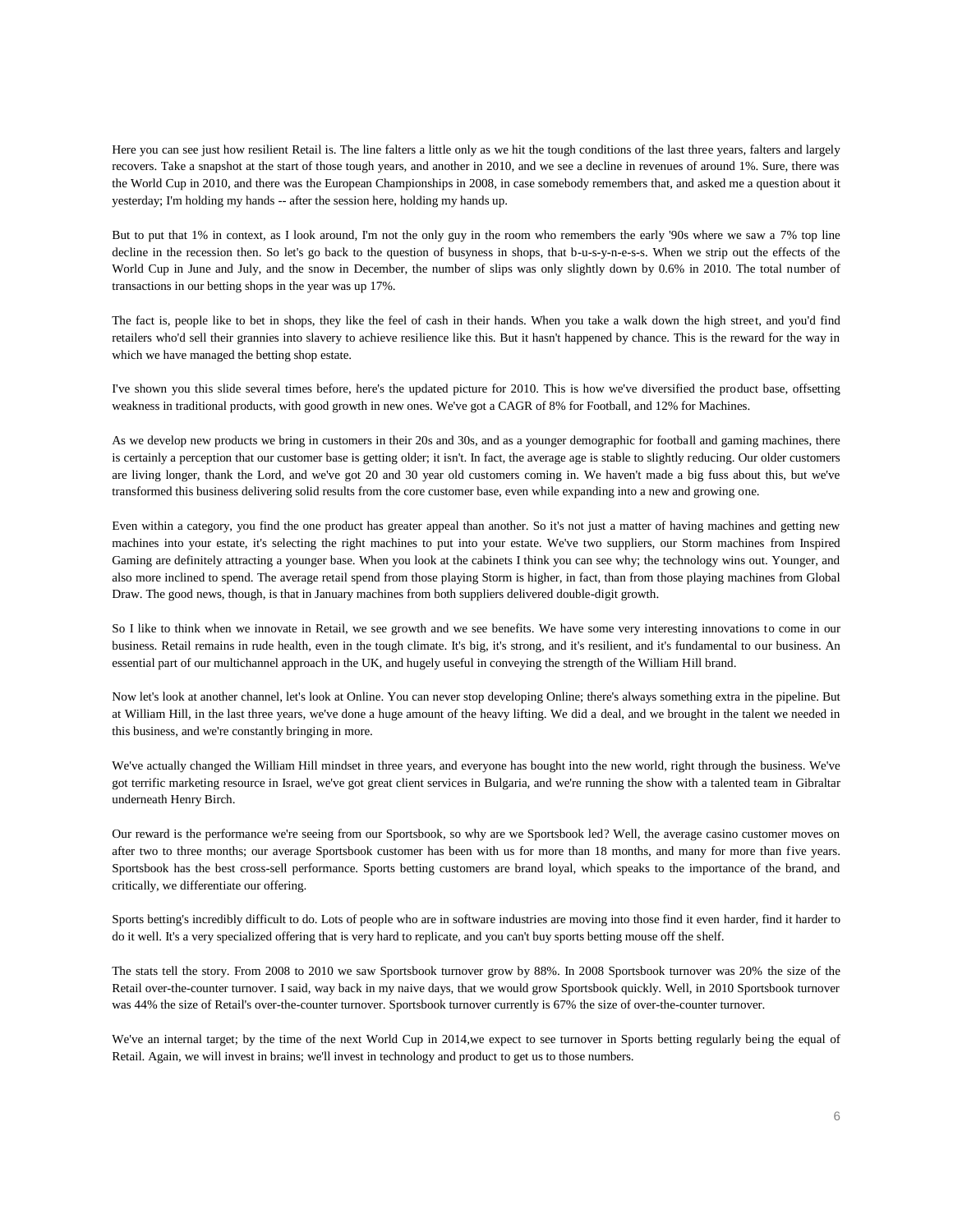We see that type of growth being achievable, and key members of our team are being incentivized annually to hit stretch targets.

The big leap forward for us in in-play betting, where we recently hit a new record turnover level, beating even the World Cup period last year. We're now offering in-play in 14 different sports. Football continues to hit turnover records; tennis turnover doubled year on year.

We took a new basketball model before Christmas and, last month, our turnover was three times more than the previous January. In fact, our gross win in basketball in January was close to what we achieved in the whole of 2010 on in-play in that sport.

We will continue to invest in betting-in-play in the next three years, in terms of brainpower, trading skills, and development of our technology platforms.

The success of Sportsbook owes much to our ability to offer so many odds on so many events. Call it the kangaroo tail, that's what I call it anyway. More markets, more sports, more choice, more creativity, more depth. The tail of opportunities is growing and growing, and there is no end in sight yet to that tail.

That strength is reinforced by our pricing approach. Our odds are accurate, thanks to our betting feeds and our algorithms. We believe in the accuracy of our odds. We, therefore, lay our odds. We stood by our odds right through the World Cup, including the final where we were out on our own with Spain at 6/5. I'm not saying we really enjoyed the match. We had lots of nervous moments, and I had to talk my chief trader, Terry, down off the roof three times, as I remember, but we did stay with our prices, because we were confident in our prices.

We offer highly competitive prices, without sacrificing margin. We can take higher bets, confident in the solidity of our odds.

Hill's are now traders, with a stronger DNA in betting than any other company in the UK and, I would say, more than any other company in the world. So when I say, headline seeking, I mean things such as being top of the tree, 8/1 England for the World Cup, and holding the prices, after a wee bit of advice from the Chairman of SPL.

Old-fashioned bookmaking principles still exist in our business, but we build onto them algorithms and automation that steer a lot of our new developments. You know, it's another great virtue of our online development, the product-based approached we've developed there can flow back into Retail.

Industry leading means no-one, and I mean no-one, bets-in-play football better than Hills.

They may come to bet on football, but they stay to play on games. 40% of Williamhill.com customers have played at least two of our products during the year. They are particularly keen on Vegas, William Hill's own platform of exclusive flash-based games. These avoid the need for download. Those games now, they showed a 34% rise in net revenue last year, and they now make up 21% of Online's net revenue.

As I said, when we moved into the new world three years ago, we started bringing in the people who understood it. I used to talk here about new brains and big brains, and now I'm completely surrounded by them.

What we are doing at William Hill is being done by our own people. Colleagues on the William Hill Online payroll are driving this business, and have been driving it for two years. We've actually got people at William Hill who could have been rocket scientists.

We used to have people at William Hill who needed rockets up their anatomy; guys writing algorithms for new sports, as you see here. Someone's actually transcribed this one wrong. I did say I wanted to sign it off; I sign every algorithm off in the organization before they put it up, but you probably spotted the error before I did.

These are the type of super clever people whose brightness scares you to death; they absolutely frighten you when you meet them. But they give us the edge we need in developing new products like our proprietary fixed-odds financial betting. They are also leading the charge on apps, a new betting concept for mobiles.

There have been over 200,000 downloads of the Racing Post app, and you'll never believe this, but 22,500 downloads of something called Shakea-Bet, and Shake-a-Bet is now in the top 20 of free sports downloads in the Apple store. And how did I know that? Because Jamie Hart reminds me every single day of my life that it's in the top apps in the Apple store.

So mobile is another channel we're focusing on. It's growing fast, confirming the customers' desire to use several channels.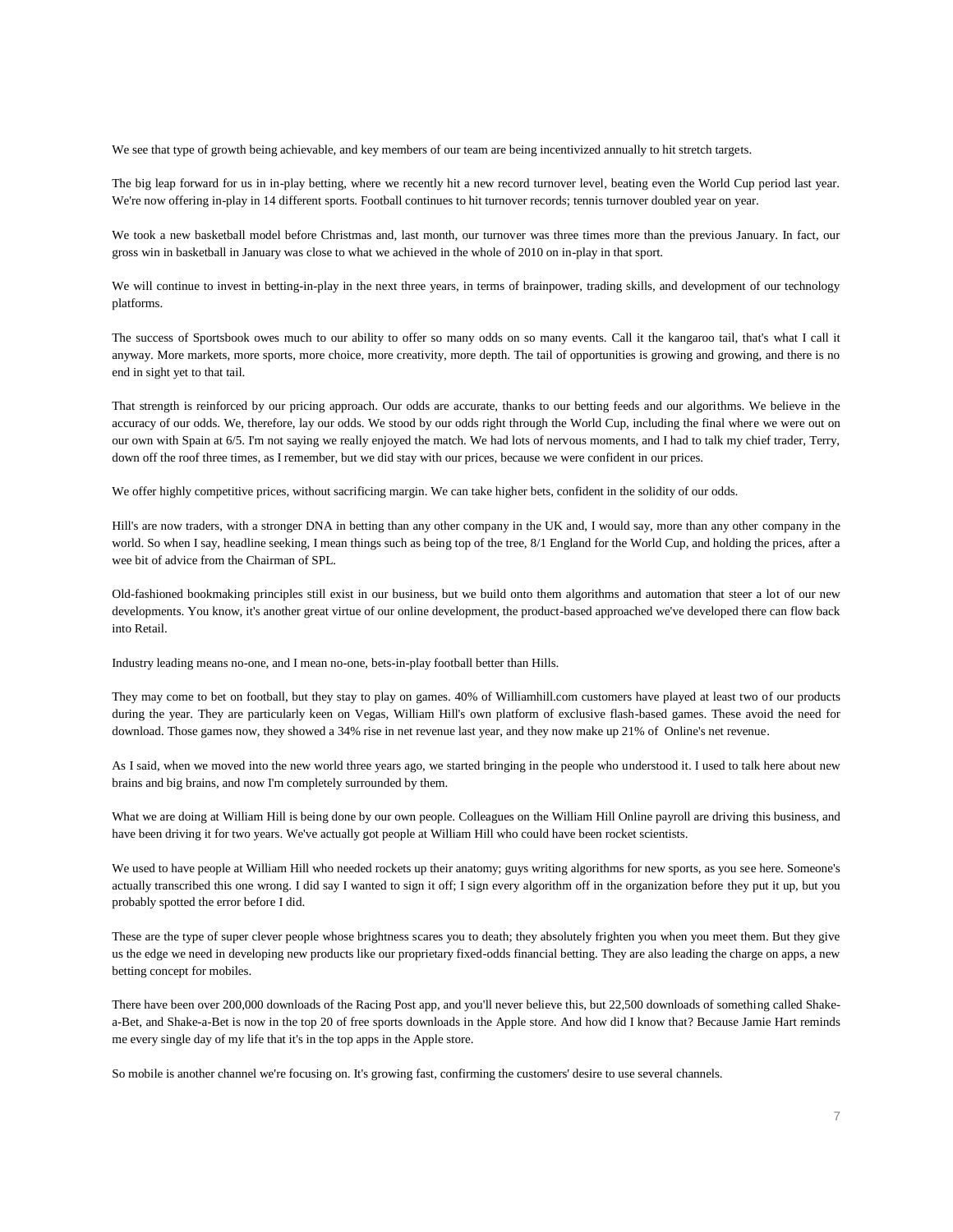The vast majority of mobile users use mobile and other channels. Our target in the next 30 months is to be hitting turnover levels of over GBP5 million per week from Sports betting on mobile. That's our magic number, and we will invest in brains, technology, product, and, indeed, partnerships to achieve growth in this area. We see mobile as a crucial part of William Hill's future.

We saw a 400% growth in gross win in 2010, and more than 500% in January 2011.

We're seeing massive interest in apps, and we've terrific new mobile products launching this year. We have a new Sportsbook that is revolutionary. It's in production at the moment, and we will have new casinos and new apps in casinos. We will be producing about an app a month. Text and SMS betting are not being neglected, and they're set to grow as well.

We're able to launch new games simultaneously on all platforms, including Machines and Retail, creating a multichannel experience, enabling us to get that higher share of wallet.

So Online has a clear future in the UK, but we're also expanding outside the UK.

The regulation of markets, as Neil said, we still think is a big opportunity. We're keen on regulated markets, and the world is waking up to them. We're good at working in regulated markets, as has been demonstrated by our experience in the UK. We've no reason, ever, to fear regulation. Sometimes, in these situations, you find it's three steps forward and two back. Sometimes, it's two forward and three back, as conditions settle down. We know that, and we expect it. We will meet those challenges as we move forward. We're very clear where we want to expand, and our Sportsbook will lead the strategy.

I'm getting a lot of interest from major international operators nowadays, asking us to provide odds on risk management. The models are wide ranging, from powered by William Hill, to franchises, to our Sportsbook implanted in casinos. We're open to a variety of approaches in these areas as well.

I've talked before about the power of our brand. We are the most used bookmaker, and the most used casino, in the UK. We're neck and neck with Betfair as the online brand for people who are serious about betting.

What our customers think is very important to us. When punters answer questions on the perceptions of the brand, our customers are positive about us, and getting more positive still, as the graphs show. As an observation, we have more active accounts than any other online brand in the UK. We're the most often used brand in casino gaming.

In terms of perception, recognition, and opinion, we are rising in all these categories. This is the power of the William Hill brand, and recognition of the ways in which we've extended and developed it. That is one of the reasons why we're completely confident in our identity as the home of betting.

That trust that we have built in the brand gives us a massive advantage, as we build up our different channels. It gives new customers the confidence to come to us, existing customers the confidence to spend more with us.

We've got the online platform, we've got the trading platform, we've got the people, we've got the brand, we're definitely moving into the next phase.

We will invest in the medium-term in growing our future in the UK, and other markets. We're not about the talk at William Hill, we're about the numbers; we're about delivering on new technology and innovation.

Whatever the channel, whatever the product, and wherever we choose to locate ourselves, our customers know they can expect from us four essential qualities, expertise, service, choice and personal focus.

We're confident in what we're doing; we're continuing to expand the products we offer, and we'll invest in providing more. We're making use of all the technology that can give us an edge, and we'll invest to continue to have that edge.

We take forward a trading capability that is written into our DNA, and we'll invest to develop that trading capability. We're going out to increase the brand profile still further with some highly cost-effective and targeted marketing.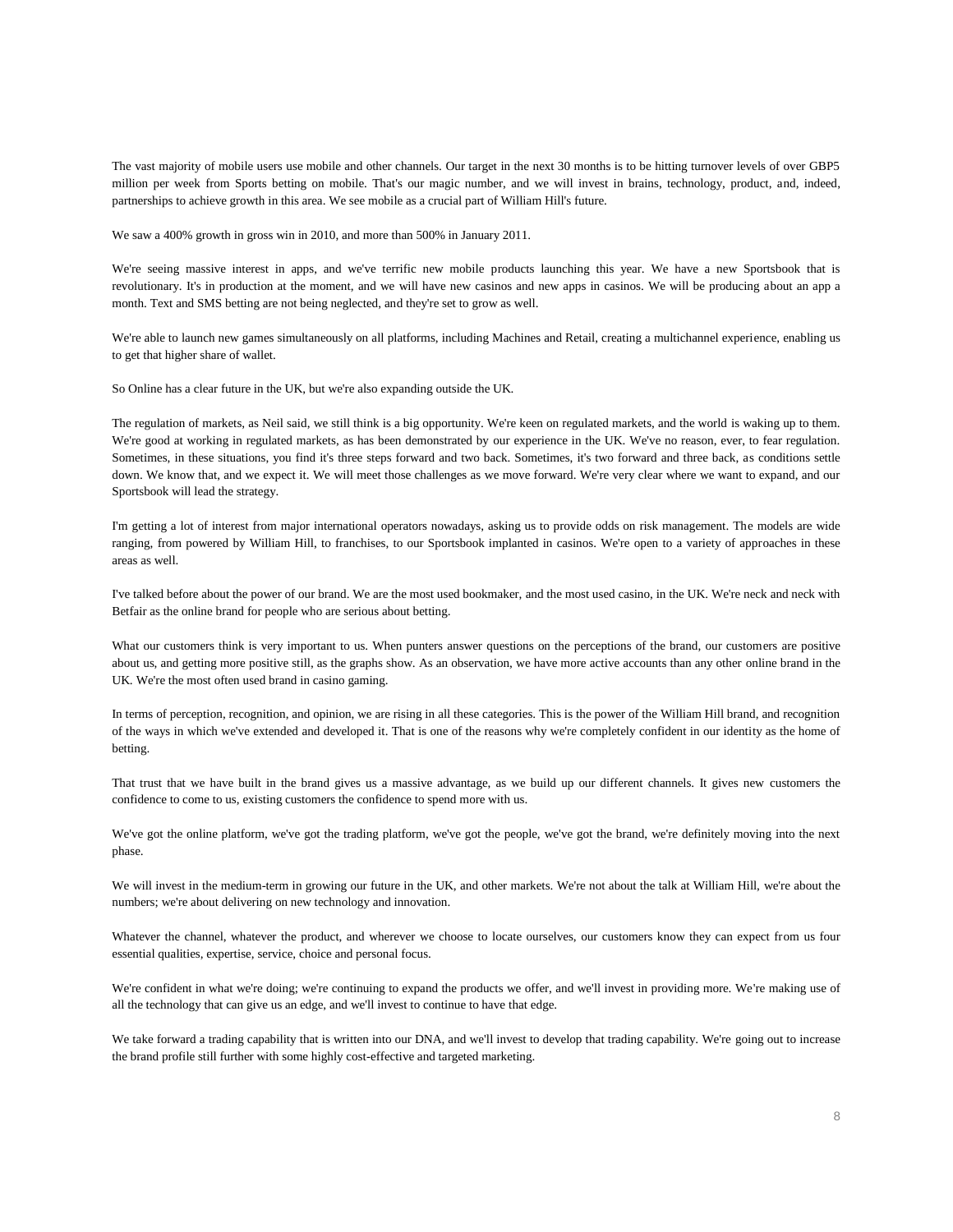Thanks for listening, now we'll take your questions.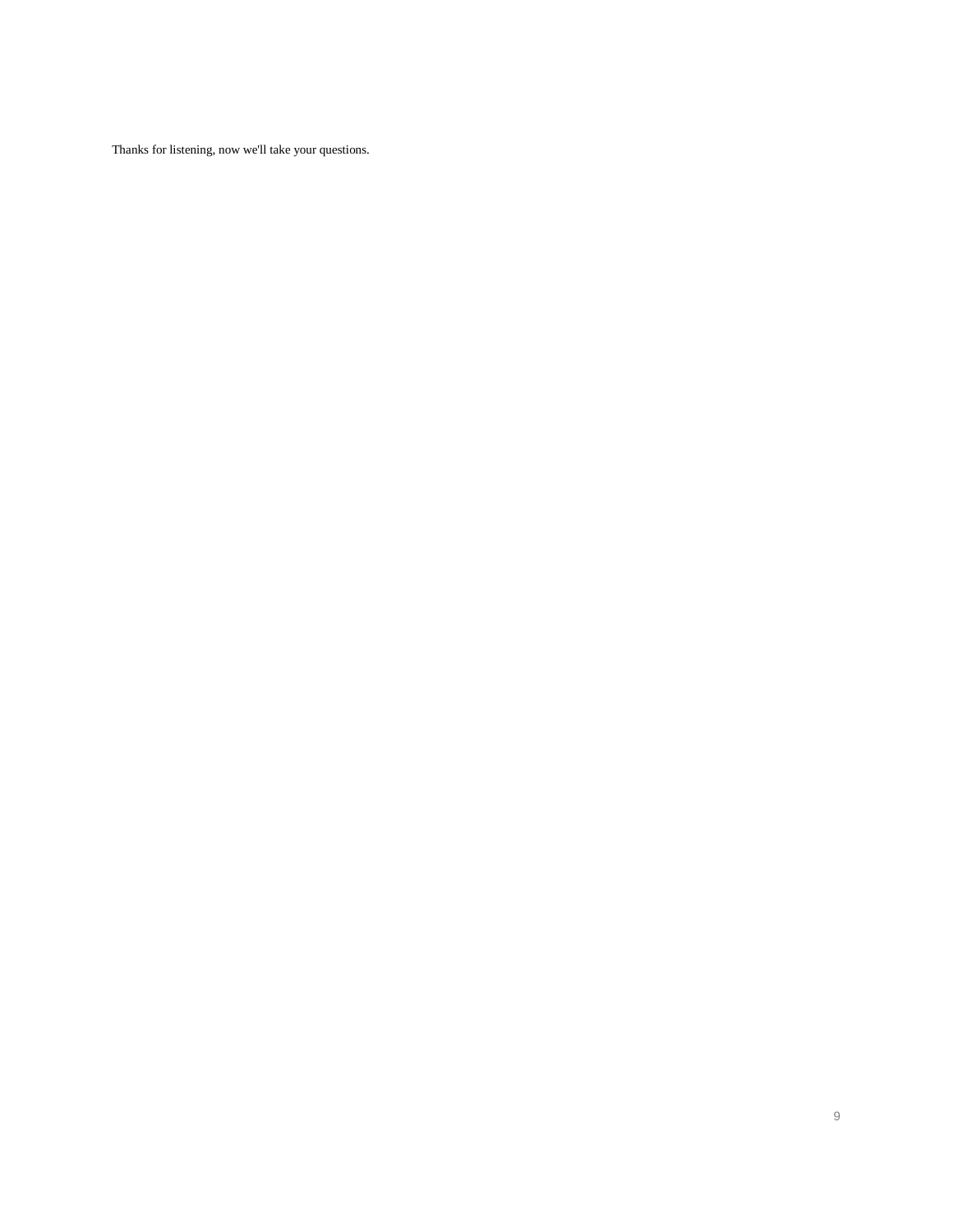# **Q U E S T I O N A N D A N S W E R**

#### **Ivor Jones** *- Numis Securities - Analyst*

Thank you very much. Why is your first listed risk, an uncertainty, an inability to effectively manage with the William Hill Online joint venture?

### **Ralph Topping** *- William Hill Plc - Chief Executive*

I think it's topical, and I'm not going to answer any more questions on that.

#### **Ivor Jones** *- Numis Securities - Analyst*

So the court case relates to a matter which relates to the management of a 71% owned subsidiary?

### **Ralph Topping** *- William Hill Plc - Chief Executive*

I'm not going to answer any questions on it, Ivor. A brave attempt; the SAS of question makers. Thank you very much.

# **Ivor Jones** *- Numis Securities - Analyst*

Then, in relation to Online, when you first announced the deal in '08, you were hoping for profits considerably higher for 2010 than you've now announced. So it would be interesting to hear you talk about where the shortfall has come, and when you think you're going to hit the '08 target, the target that was talked about in '08?

### **Ralph Topping** *- William Hill Plc - Chief Executive*

Well, I think the '08 target's been revised, and management's been incentivized on different targets, and we acknowledged that last year at the presentation.

We were very bullish when we did the deal, both in terms of sports betting capabilities, and other capabilities, and it's taken us a good two years to get into the business and develop it. And I think our ambitions are not so dewy eyed as perhaps they were at that time.

Nevertheless, I think the figures themselves demonstrate how successful we have been in creating a strong online presence. Much better than we would have been had we done it on our own, to be quite frank.

### **Ivor Jones** *- Numis Securities - Analyst*

And, lastly, you haven't given any geographic split for the Online numbers. The very strong growth, particularly in Sports betting, is that particularly in the non-UK segment of the business, or particularly in the UK?

# **Ralph Topping** *- William Hill Plc - Chief Executive*

There's strong growth in our Online business, in terms of sports business, all over the place, but where we're seeing growth, Ivor, is in our, as I said in bet-in-play, which is a very, very sophisticated product that appeals to a sophisticated audience in the UK. So it should be no surprise that a lot of the in-play betting's coming from UK customers.

### **Ivor Jones** *- Numis Securities - Analyst*

Well, actually, I lied, there is one more question. The growth that you got from Machines, can you just talk about how it went through the year after the anniversary of the replacement cycle?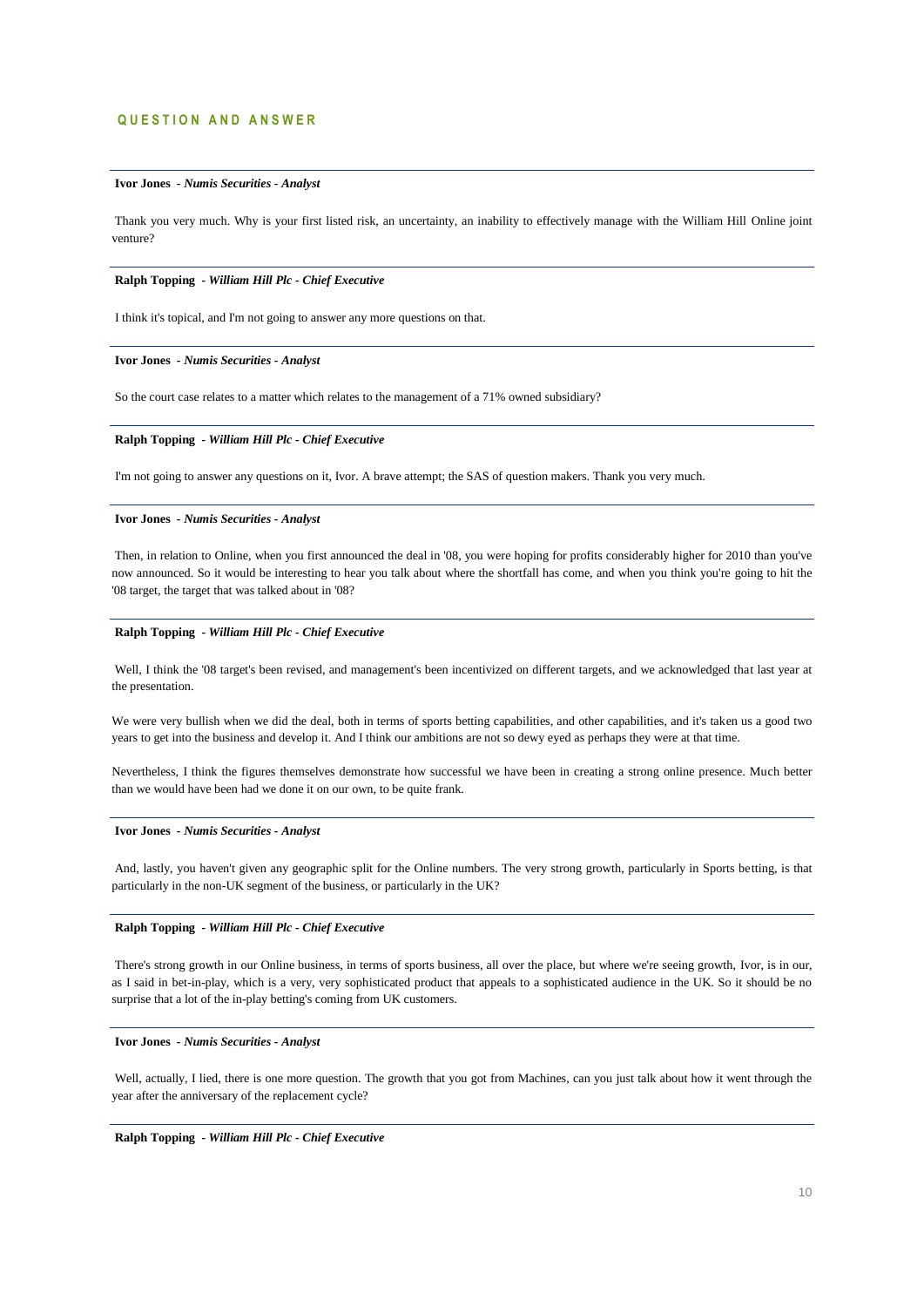Well, the full rollout -- I think we've gone into this year showing double-digit growth. I don't think we've given a number on that, Neil, have we, the current trading?

**Neil Cooper** *- William Hill Plc - CFO* 

For 2011, no.

#### **Ralph Topping** *- William Hill Plc - Chief Executive*

We haven't, but it's a strong double-digit number, and we saw the strong double-digit numbers right through last year during the rollout phase, and post the rollout phase.

A good supplementary question for somebody else is, why is that? But you've already had five, so thank you very much Ivor.

**Ivor Jones** *- Numis Securities - Analyst* 

Thank you.

#### **Matthew Gerard** *- Credit Suisse - Analyst*

Just following on from that on Machines then, you talked an awful lot there about Online driving the Sportsbook performance, but you've not really touched on, looking forward to this year, what's going to drive Machine growth against more difficult comps, now that we've got the new machines in there, you've passed the anniversary in the first quarter. What is going to drive Machine growth? And I suppose the blunt question is, do you expect that double-digit growth trying to continue through this year?

# **Ralph Topping** *- William Hill Plc - Chief Executive*

Well, we never forecast what growth in Machines is going to be, and I'll tell you why. Because every forecast we've ever had on machines we've got wrong. They've always exceeded our expectations. But you'd normally expect that you wouldn't see the kind of double-digit growth you've got now that you're into the full rollout phase, and you're into what you would normally expect to be lower growth. But sometimes we're still seeing the double-digit growth, even as we speak. So we've had an excellent performance January/February, and I'm not going to call it. Most logically you would think it would go down to single digit, but I'm not going to call it at this point until we actually see what the trading numbers are.

#### **Matthew Gerard** *- Credit Suisse - Analyst*

But can you give us a bit of an idea on what the machine suppliers and Inspired are planning on machines this year?

### **Ralph Topping** *- William Hill Plc - Chief Executive*

No I can't actually, they won't tell me. You would expect, though, given the history of both companies that is, Global does something different, Inspired will react and bring something else to it. But Jim's in the audience and he's sworn the fifth amendment. He's guy out the back with the gray hair and the beard from Inspired, and if you get the answer let me know will you, Matt?

### **Matthew Gerard** *- Credit Suisse - Analyst*

And a couple more, firstly in Online I think last time we were hear you talked about long-run gross win margins in Online sneaking up to 7.5%. You've done more than in 2010; you've done 7.9%. Have you got an updated view on long-run gross win margins in online?

### **Ralph Topping** *- William Hill Plc - Chief Executive*

Yes, sure, we've said we'll get about 5% in betting in play from normal clients. As you get larger clients you'll expect to see that bet-in-play number drop, and we've had some skews at various points during last year and, indeed, the first couple of weeks of this year.

The real issue when you get the larger clients in is, what's happening to your gross wins in that period. So with normal clients you will get about 4% to 5% in-play, and you will get about 8% or 9% in pre-match betting or pre-event betting from Online. Now, those numbers can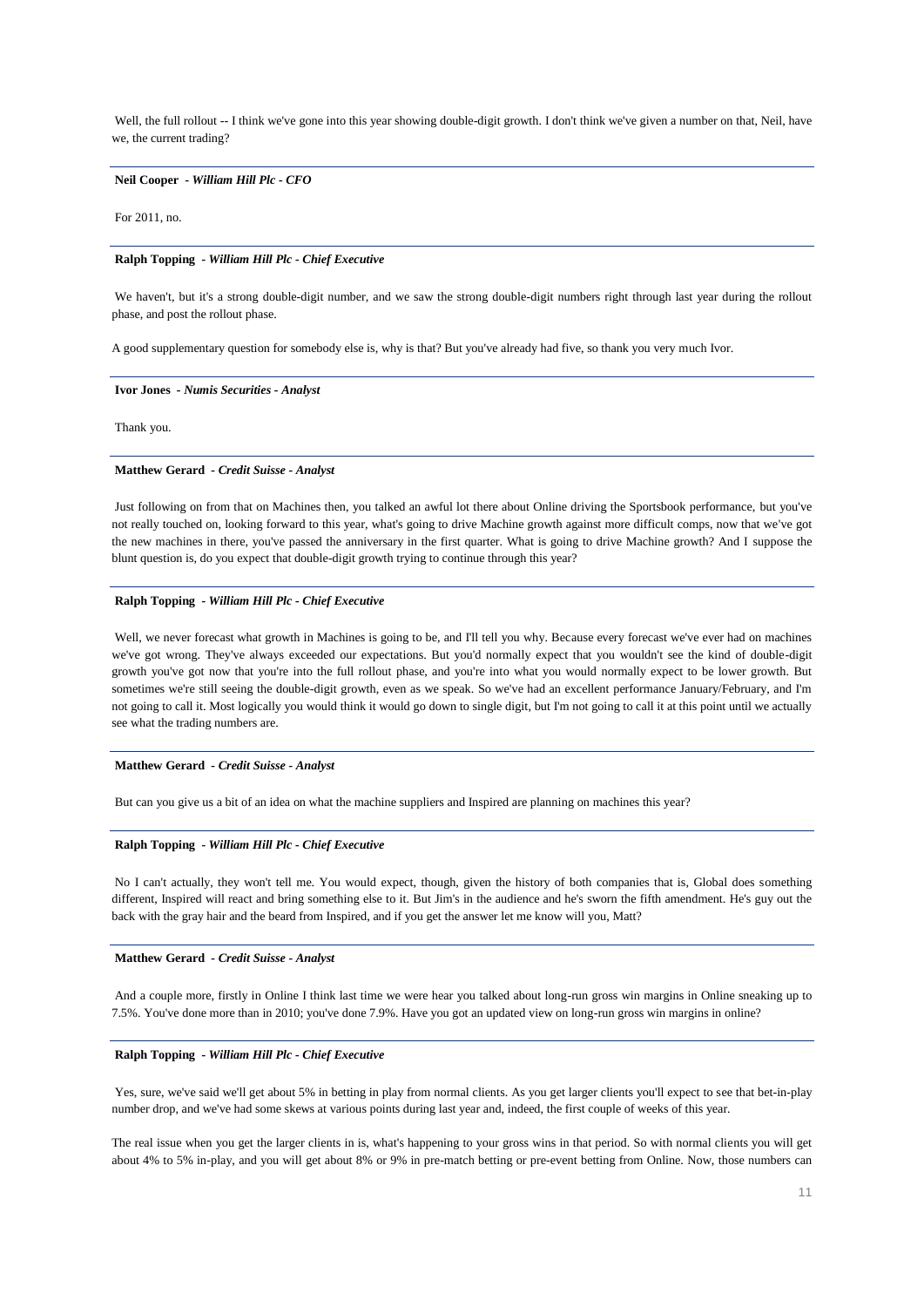be skewed by bigger clients, but we're confident, as I said in the presentation, in our numbers, and we're confident that, all other things being equal, Matt, you will get those numbers.

# **Neil Cooper** *- William Hill Plc - CFO*

Just one more point. It's perhaps obvious, but given the differential turnover growth rates, over time the lower in-play margin will blend down the overall numbers. I'm not sure what you're modeling for your own growth rates between in-play and pre-match, but you should probably be considering that, because there is a very clear and distinct margin profile about those two individual different types of sport betting. And one is, no doubt, growing faster than the other, so there will be a blended impact, over time, through that phenomena.

#### **Matthew Gerard** *- Credit Suisse - Analyst*

And just the last one. You mentioned 3% to 4% cost growth in Retail this year, was that a like-for-like number or an absolute number?

#### **Neil Cooper** *- William Hill Plc - CFO*

No I would expect that would be the total number.

#### **Matthew Gerard** *- Credit Suisse - Analyst*

Total number. Okay thank you.

# **Ralph Topping** *- William Hill Plc - Chief Executive*

Thanks, Matt.

### **Tej Randhawa** *- Citigroup - Analyst*

One of your machine contracts is due up for renewal later this year, or at the end of the year. I just wanted to know, do you have any early thoughts as to whether the single supply or a dual supply strategy is the right one, going forwards?

### **Ralph Topping** *- William Hill Plc - Chief Executive*

Currently, we're happy with the dual suppliers' arrangements. Why? Because it gives us a bit of competitive tension between the suppliers, and because of the arrangements we've got in place around penalties. So it's worked for us for a number of years, and at this stage in time we have in our mind where we'll go with that. If I was placing a bet on it I would say we'll still stick with the dual supplier arrangements, and there would need to be very convincing reasons why we'd go single supplier. But we'll reach a decision on that later in the year; no doubt advise you when we've either done something or not done something. In fact, if we've not done something we'll not advise you, save a bit of time.

# **Tej Randhawa** *- Citigroup - Analyst*

This time last year you talked a lot about M&A, or you talked about it, at least. You mentioned in the statement that you're looking to launch some new sites in new territories in the coming months. I don't imagine you'll give what territories they are right now --

### **Ralph Topping** *- William Hill Plc - Chief Executive*

Correct, well done.

### **Tej Randhawa** *- Citigroup - Analyst*

But should we assume that your strategy, going forward, is more organic now rather than --?

**Ralph Topping** *- William Hill Plc - Chief Executive*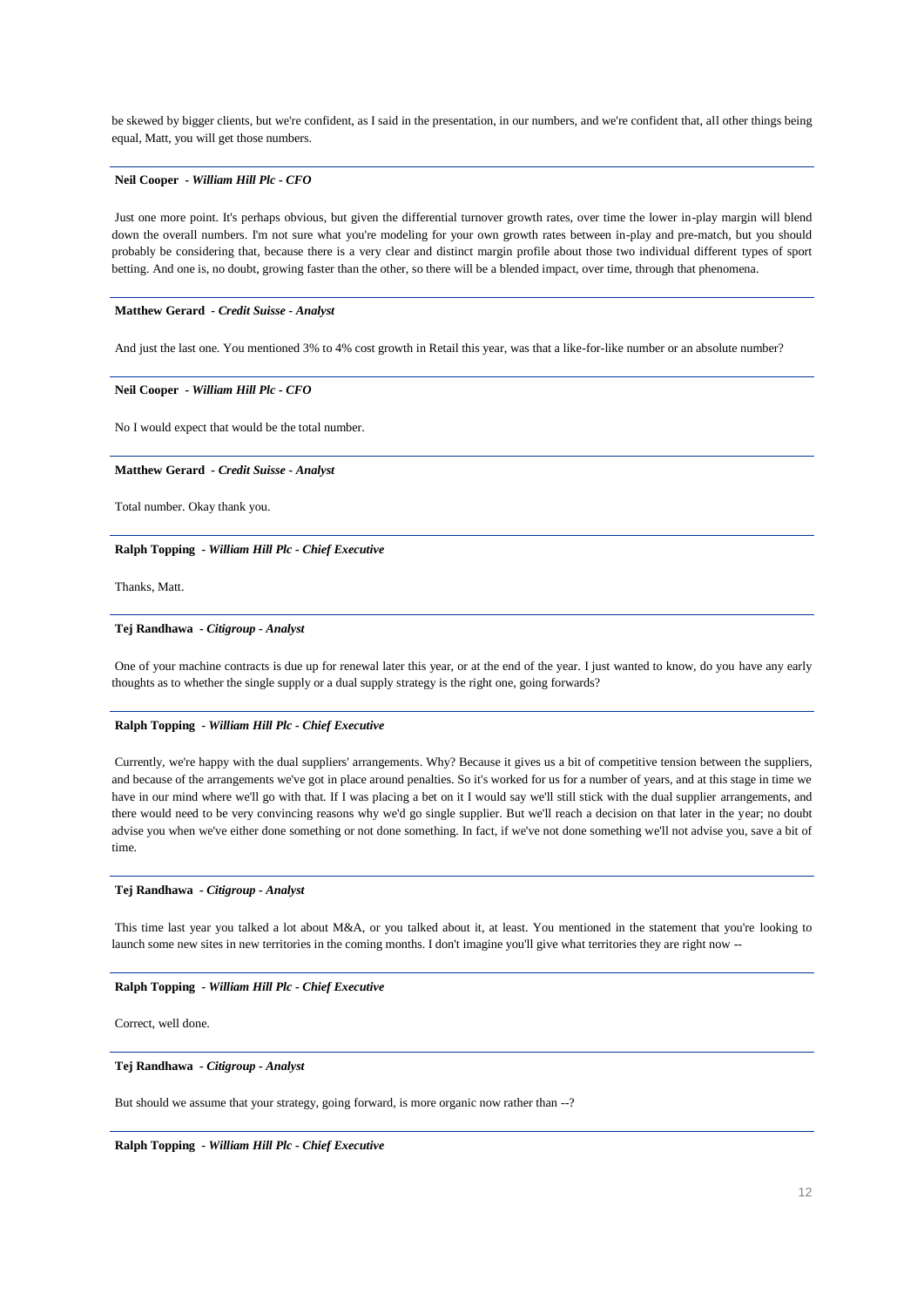Well, it's been strong organic for the last two years Online, but you can never say exclusively that it's going to remain organic. If the right opportunity came up you would take a good look at it, and opportunities have come up, and we have taken a good look at them. But you would never stand up here and say, no, we're going to be organic for the rest of our lives. Only hippies can say that.

### **Tej Randhawa** *- Citigroup - Analyst*

Okay. And just lastly, I just noticed in your statement that your definition of amounts wagered has changed, and I just wanted to know what has changed; I know you've restated previous year's numbers as well?

### **Neil Cooper** *- William Hill Plc - CFO*

Yes, what we had realized, increasingly, is that the statutory definition we had applied was slightly different to the, what you might call, common sense definition that was being used the analysts presentations. And it was increasingly becoming confusing -- certainly I found it confusing, I don't know about anyone else.

So we've taken a look at the definition, and it largely relates to how you classify some gaming costs between, are they amounts wagered, or they are costs. So we've just cleaned it up. Clearly, it is a non-statutory disclosure item and, indeed, even if it was it wouldn't make any difference to the net revenues, and so on. It is just a slight tweak to the definition to ensure that, when we then show you guys the numbers by vertical, you can add it through, and it will add up to the non-statutory number in the report and accounts.

### **Tej Randhawa** *- Citigroup - Analyst*

Okay, thank you.

# **Roohi Siddiqui** *- BofA Merrill Lynch Intl - Analyst*

I have a few questions, if I may? Firstly, in the first eight weeks of the year, is it possible for you to give a split of what the underlying, over-the-counter wager development was? Obviously, January benefited from (multiple speakers)?

# **Ralph Topping** *- William Hill Plc - Chief Executive*

Yes, if [you know] through the first two weeks, and then overall I think you're showing an increase of about 4%. But every week has been in the black from the first week, which was I think we said week commending December 29, right through to the last week, which ended on Tuesday evening. So these are good numbers; they're encouraging signs.

But really, one swallow doesn't make a summer and I would urge everybody just to hang on, as we are going to do, and wait until we go through our next interesting phase, which will be through Cheltenham and Grand National, which are important to us in the overall picture in a year. But also, I think we're take stock at the half year and just look at how we've performed over that cycle.

#### **Neil Cooper** *- William Hill Plc - CFO*

And, Roohi, just as well as the turnover we've also said that our underlying OTC gross margin was lower than you'd expect, so we may well have seen some recycling in that period as well, hence, it's a bit early to get too carried away.

#### **Roohi Siddiqui** *- BofA Merrill Lynch Intl - Analyst*

The next thing is on the Machine gross win in the first eight weeks, is it possible to give us a figure of the average gross income from Machine was?

# **Ralph Topping** *- William Hill Plc - Chief Executive*

We haven't given a figure. I don't have it to hand other than to say we're up strongly by double digits. Perhaps we should have put in a slide and advised where we stood on it, but it's not a figure that I think we can be ashamed of. And I think if we can probably give you an indication at the minute it's about 12% we were up.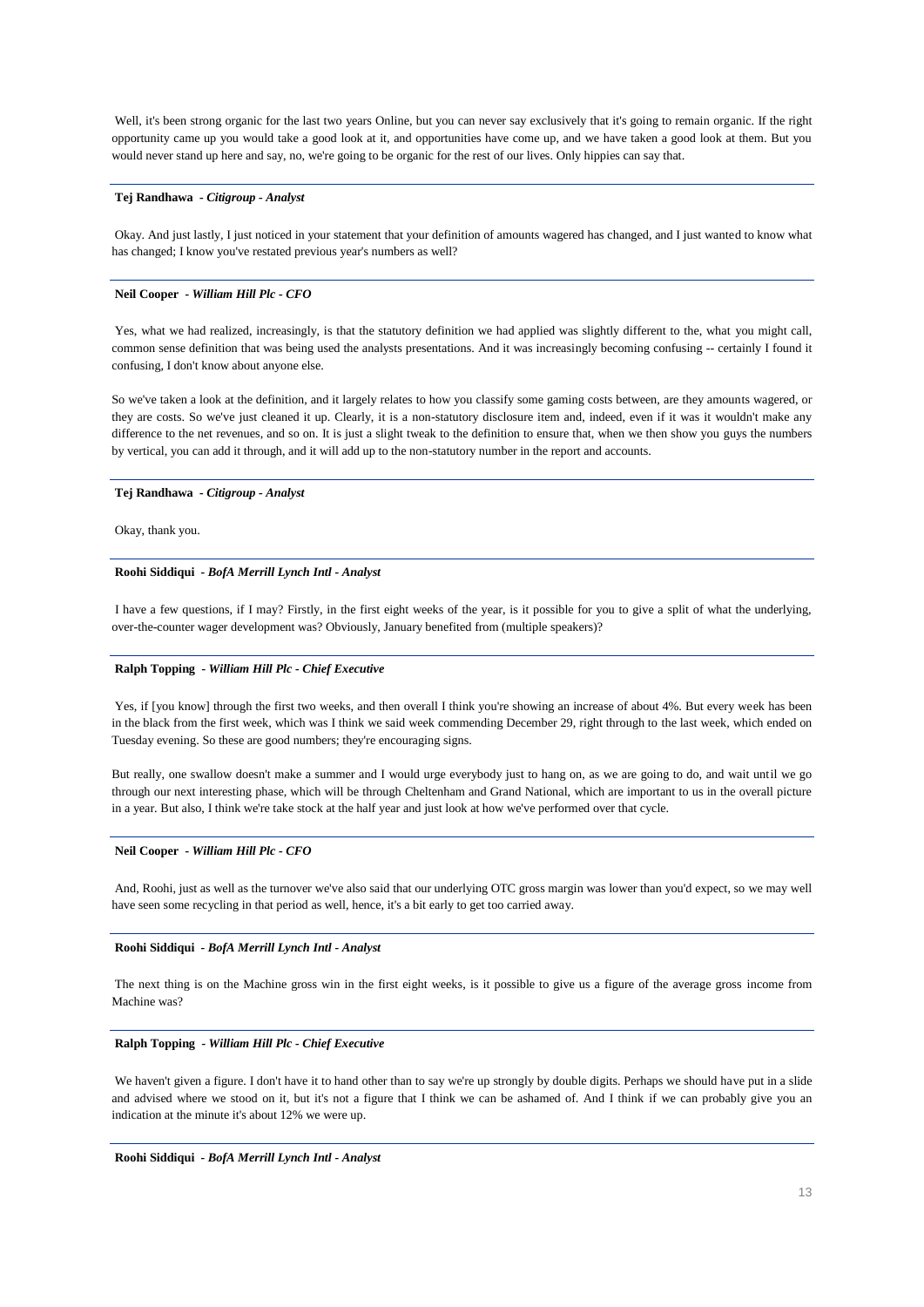But that's 12% year on year and then you're lapping the rollout of Storm right, so was it up on Q4, could you give us [qualification in line]?

### **Neil Cooper** *- William Hill Plc - CFO*

That's probably a level of detail that -- we've put these statistics in to give you guys a sense for the trends. It isn't an IMS, it isn't anything more statutory than that. So I think we should, as a matter of good order really, just stick to the numbers that we've disclosed.

### **Roohi Siddiqui** *- BofA Merrill Lynch Intl - Analyst*

Okay, thanks. And can I just ask, on Greece and Spain, where would they fit within -- slide 12 you've got the pie chart of regulated regulating, etc., markets, would they be in more favorable or less favorable?

#### **Neil Cooper** *- William Hill Plc - CFO*

Well, it depends on which day you look at what Spain is proposing, doesn't it? I think, at the time that we made that slide, we had them in more favorable on the basis that it is a judgment call about whether you expect to be able to trade profitably in that market, post regulation.

Now, what I would, as a general comment, say is that the pace of change of what some of these regulations look like is, frankly, bewildering. And if you look at Spain, literally changed overnight from a turnover proposal to a GPT proposal. So it is designed to give you a sense of risk around the net revenues of the business, it is very subjective, it's a management view, and it will be dynamic in the sense that it will change as these regulatory processes change. So with that caveat, I think we'd put those in more favorable.

### **Roohi Siddiqui** *- BofA Merrill Lynch Intl - Analyst*

And is it possible for you to quantify whether Greece is bigger than Spain, or about the same size?

#### **Neil Cooper** *- William Hill Plc - CFO*

We can certainly say I think, as a market, now I'm looking at Henry for a bit of help here, Greece is bigger than Spain.

### **Roohi Siddiqui** *- BofA Merrill Lynch Intl - Analyst*

Thank you.

# **Neil Cooper** *- William Hill Plc - CFO*

There we go, thank you Henry.

# **Ralph Topping** *- William Hill Plc - Chief Executive*

That's one area where the Sports betting is strong in Greece.

#### **Nick Edelman** *- Goldman Sachs & Co - Analyst*

Just two on UK Retail. Firstly, in terms of the UK Retail margin you talked about the Online margin changing as in-play grows. Has horseracing betting declined as a proportion of Retail, should we be modeling a trend up in the margin there?

### **Ralph Topping** *- William Hill Plc - Chief Executive*

Well, we had a really good margin last year and, again, I don't think you can take last year as a -- I'd rather see two years or three years before we commented on horseracing margin. I think in terms of talking about horseracing being in decline, I'd far rather say horseracing was finding its level. It's still very popular in both online and in betting shops, and it is finding a level as we introduce new products.

So the margin probably is under a wee bit of challenge because of the recession. You've got racecourses; you have so many bookmakers chasing less punters. I know there's a lot more attendees going to the racecourses, but punters are not turning up there just to see Simply Red in concert. The market of racecourses is a tight one at the moment. I think you have to look at this, over time, and the results last year in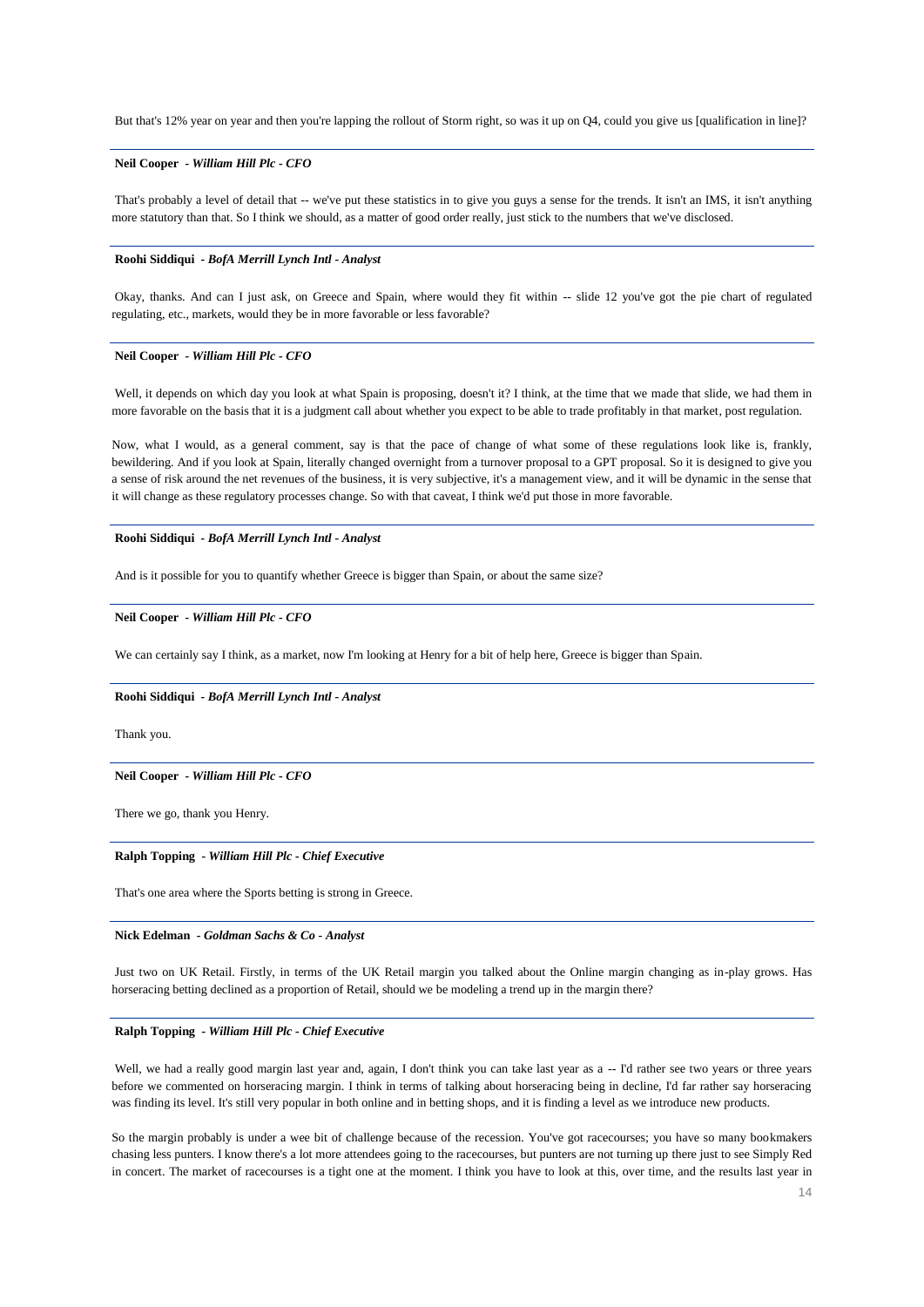horseracing didn't help the margin, so it will be interesting this year. Normally, you would expect to see that margin recover because you had some bad trading on horseracing last year.

# **Nick Edelman** *- Goldman Sachs & Co - Analyst*

And secondly, you've outlined why the UK Retail market is attractive to you, but can you just say what the dynamic is more broadly in UK Retail. So are you taking share from competitors, are you seeing other shops closing?

### **Ralph Topping** *- William Hill Plc - Chief Executive*

Well, there's about four shops a week was the last that I saw that were closing. Those are mainly private bookmakers, probably that's slowed down recently. From our point of view we look at betting shops on a local level, so we don't ever look at the estate and think in grand terms. We try and bring everything back down to the local level.

In lots of locations, more than not we are, we feel, taking market share from our competitors. But that's based on our offer; it's based on our pricing; it's based on the quality of people that we have in our betting shops, and the effort we put into the training of our staff, and the effort we put into the front line development.

So we've always taken a view, in the last seven years, that William Hill was very much a local Company, it should view itself as a local Company at the local level. And I don't know if others do that, but certainly it works for us.

### **Nick Edelman** *- Goldman Sachs & Co - Analyst*

Thank you.

### **Sam Ross** *- Rogge Global Partners - Analyst*

Just a couple of questions, the first one is about regulations, specifically the UK Online business. Do you foresee any taxes being imposed?

# **Ralph Topping** *- William Hill Plc - Chief Executive*

No, I don't see that at the moment. Probably we're two weeks too early. I've got a meeting with John Penrose in two or three weeks' time, where I'll learn more about what the Government thinking is at that meeting. But I don't think I'm, at this stage, too worried about taxation as such.

#### **Sam Ross** *- Rogge Global Partners - Analyst*

Thanks. And the second question is, you talk about percentage change in pence per slip, do you give the absolute number?

### **Ralph Topping** *- William Hill Plc - Chief Executive*

No, we don't.

**Sam Ross** *- Rogge Global Partners - Analyst* 

You don't. And another quick question, but why is your year end at December 28?

### **Neil Cooper** *- William Hill Plc - CFO*

It's because we have a fixed end of trading week. And rather than trying to put a [stub] two or three days through, which doesn't then match any of the data that's produced on a weekly basis, we just close to the nearest end of trading week, if you like. So we always end of the same day.

# **Ralph Topping** *- William Hill Plc - Chief Executive*

A really simple answer to that, because it is.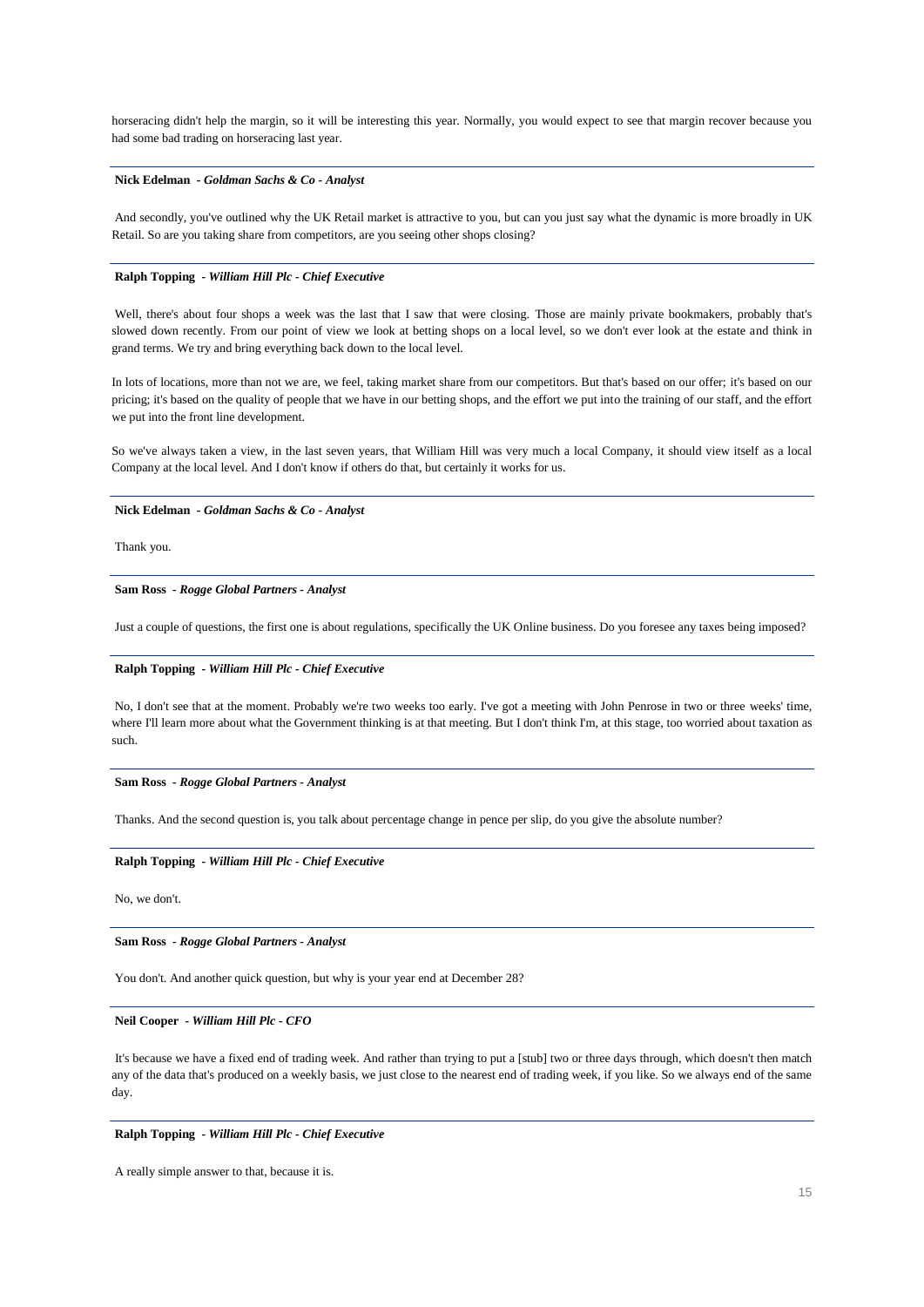### **Nigel Parson** *- Evolution Securities - Analyst*

Do you have any principal views on loyalty schemes for Retail?

And one of your unnamed competitors says you don't know who your customers are, and they're going to target, them or your main customers?

### **Ralph Topping** *- William Hill Plc - Chief Executive*

No, I might not know who my customers are, but I know who my bottom line is. Listen, if it was going to work, it would have worked, right? So if loyalty schemes are going to work, they're going to work in year 1, and I think we're in year 3. The jury's out; they've gone home, fed up being in court.

### **Ed Birkin** *- Barclays Capital - Analyst*

Just following on, on the UK regulation, what's your reaction to John Penrose's comments following the [problems] that either the Gambling Act expanded gambling and which is also about they're looking through measures to (multiple speakers)

### **Ralph Topping** *- William Hill Plc - Chief Executive*

Cheap, political point scoring against the Labor Party. John's better than that. He's numerate; he can see what the stats are telling him. And I think somebody in the Conservative central office appended his name to something. He's a lot smarter than that. And I think it was just a quick political paper that was issued by the Conservatives/Liberals to get points made over Labor. He's a much more reflective man than that, and we give him credit for thinking about it.

### **Ed Birkin** *- Barclays Capital - Analyst*

So you're not concerned over land-based regulations?

#### **Ralph Topping** *- William Hill Plc - Chief Executive*

No, because John Penrose is -- I think his name was put to something, to be honest with you. But no doubt he'll tell me in private.

### **Ed Birkin** *- Barclays Capital - Analyst*

Okay, thanks.

#### **Simon McGrotty** *- Davy Stockbrokers - Analyst*

Just one quick question on Retail, Ralph. You mentioned that during the 1990s recession, the top line declined by 7%. Can you just confirm was that a turnover decline, or is this gross win?

#### **Ralph Topping** *- William Hill Plc - Chief Executive*

I think, from memory, that was turnover decline. Because bear in mind what we were relying on at that time was horses and greyhounds, predominantly. Maybe you don't remember it.

#### **James Hollins** *- Evolution Securities - Analyst*

I've got three. First, could you give some stats or trends on your market share changes over the last year or two in UK Online Sportsbook?

The second is --

**Ralph Topping** *- William Hill Plc - Chief Executive*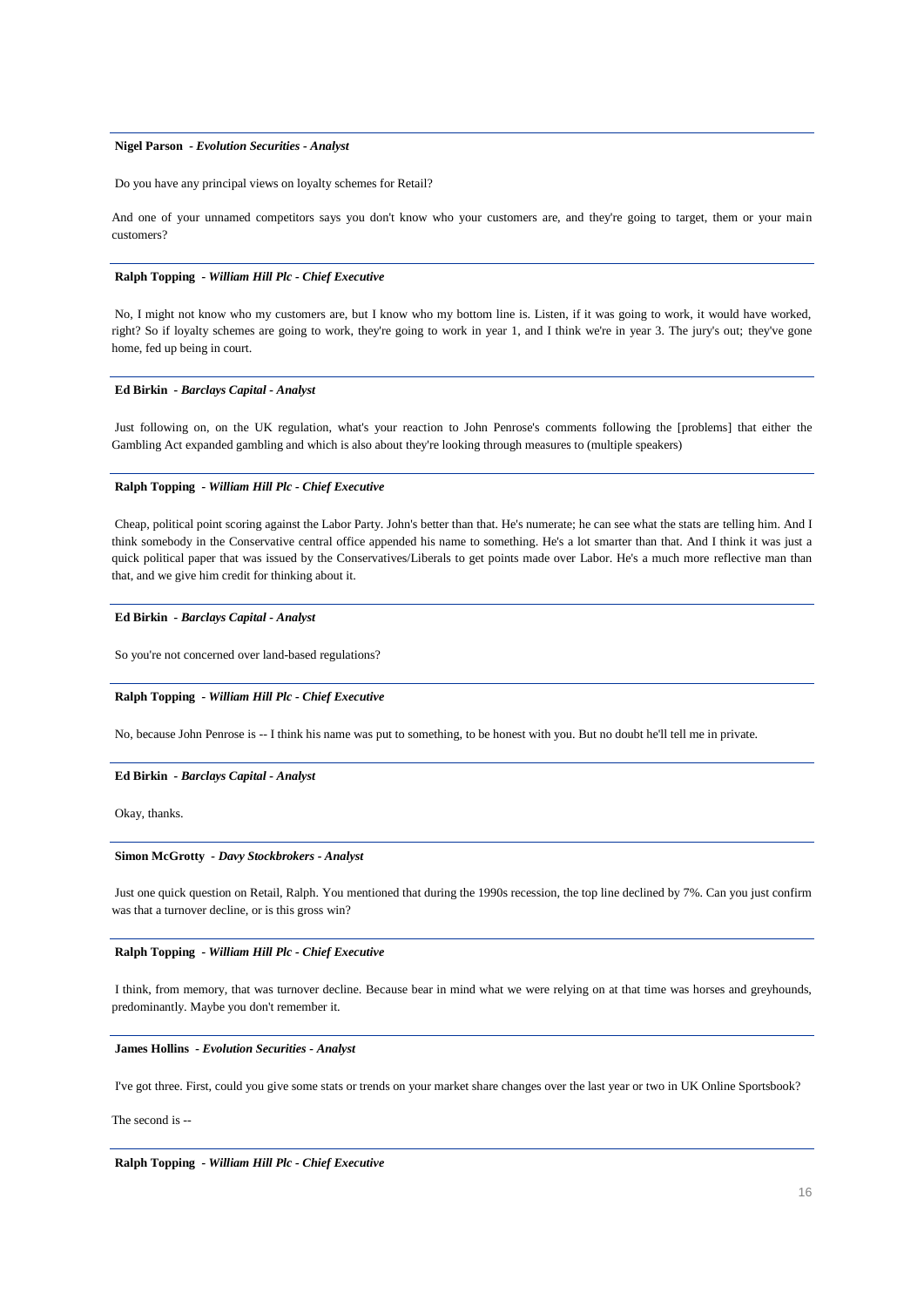The answer to that is no, so carry on; second question.

#### **James Hollins** *- Evolution Securities - Analyst*

Can you not even mention trends in how it's moved?

### **Ralph Topping** *- William Hill Plc - Chief Executive*

Sorry?

### **James Hollins** *- Evolution Securities - Analyst*

Any trends rather than actual figures?

# **Neil Cooper** *- William Hill Plc - CFO*

You can look at our Sportsbook growth and you can look at, certainly, the guys who are public can disclose their Sportsbook growth. If theirs is less than ours, we must be making some share gains, right?

#### **James Hollins** *- Evolution Securities - Analyst*

I think you're right, yes.

#### **Neil Cooper** *- William Hill Plc - CFO*

Yes. Now my serious answer is, it's not like AC Nielsen data in the supermarket, where you know exactly what twitched on what shelf the day after it happened. It's not as well reported.

So to be fair, we don't want to talk about it in the sense that we see a range of different numbers that come at this from different sources. Some of them are highly contradictory and, therefore, we don't want to get stuck on one set of numbers that we are somewhat concerned about I think.

Ultimately, as Ralph as said, the bottom line is the bottom line. If we're growing our bottom line faster than everybody else, we must be either dragging new entrants into the market, or nicking people off other people. That's how it is, I suppose.

# **Ralph Topping** *- William Hill Plc - Chief Executive*

I think, compared to others, we are doing something right. It's when we find out what we're doing, we'll give you a shout.

#### **James Hollins** *- Evolution Securities - Analyst*

That's great and the second --

### **Ralph Topping** *- William Hill Plc - Chief Executive*

Like that, it's a sum of things. I think you can never put your hand -- when you're dealing with retail, and I've been around the retail business for 40 odd years, it's not about doing one thing right; it's not about getting in a loyalty card; it's not that we're doing this, that and the other. You've got to do a whole range of things right.

And that's why you have to pay attention to what's going on at the local level. Because if you don't get it right at the local level, that will impact your national figures. So a big emphasis on our business, and the shop managers and assistant managers getting it right; the district operations managers and area operations managers, and we've put a hell of a lot of effort into those guys focusing on their patch and the local patch, not worrying what's going on in the rest of the country.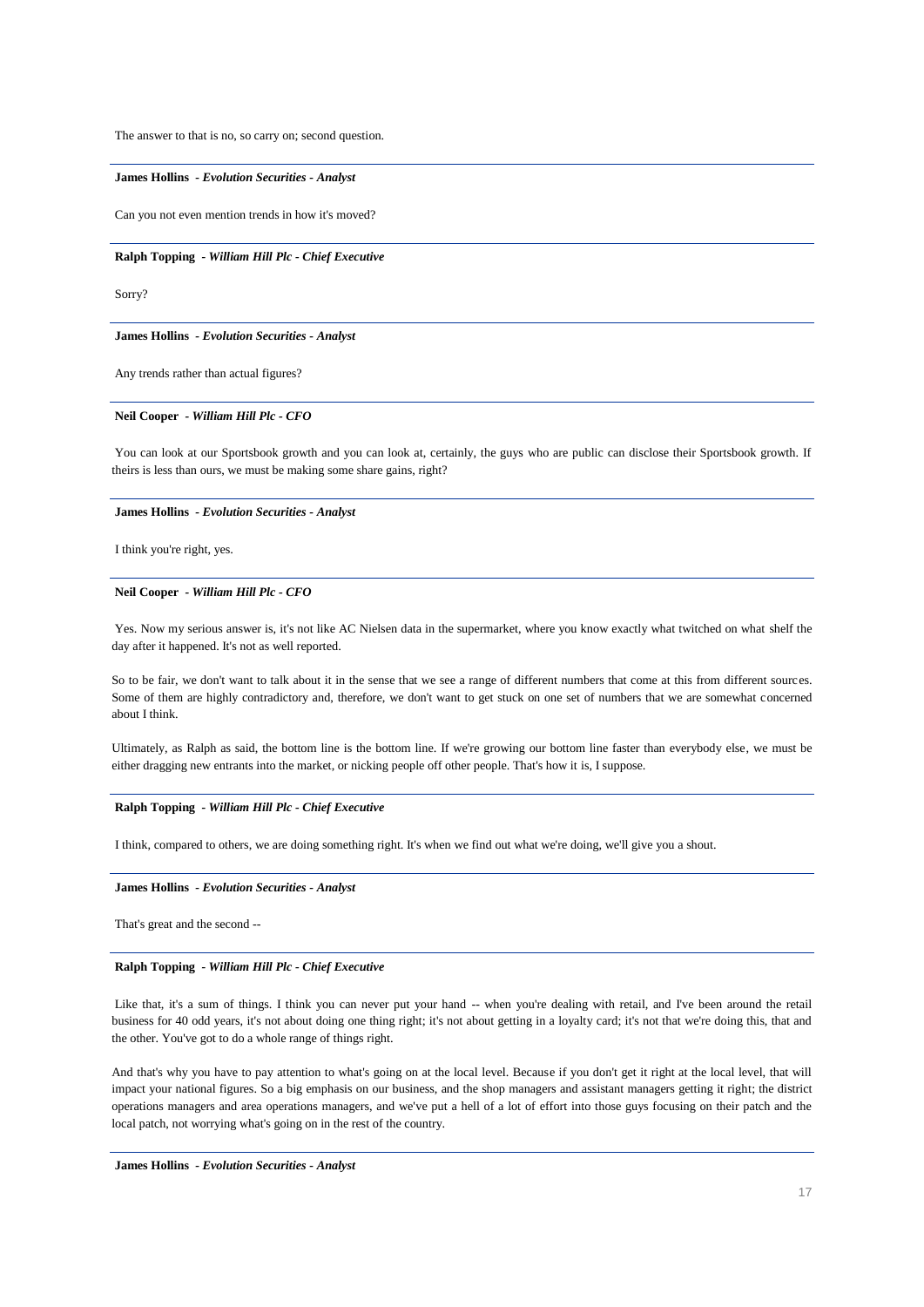That's great. The second, I'm just looking for a figure on -- you talk about the average age of shops, the average age of customers in your shops is, on average, maybe slightly down. Have you got any exact figures on that on how it's moved?

### **Ralph Topping** *- William Hill Plc - Chief Executive*

Not on me at the minute, sorry.

### **Neil Cooper** *- William Hill Plc - CFO*

If you speak with Lyndsay after she'll help you with that.

# **Ralph Topping** *- William Hill Plc - Chief Executive*

Lyndsay will get it after. We've got our marketing guy here as well; maybe he'll give us some information on that.

### **James Hollins** *- Evolution Securities - Analyst*

That's great. The final one, it looks like CapEx was up 20% year on year, and I think guidance was up another 60% this year. Can you just say where particularly that's going, if there's any particular projects?

#### **Neil Cooper** *- William Hill Plc - CFO*

Yes, I think the first thing just to understand in terms of the '10 on '11 movement is you may recall that we were guiding to a higher number for '10 than we actually achieved at the end of the year, because we are, and we've said consistently, that we took a refurbishment holiday, if you like, as part of our balance sheet self-help, as we went through the funding crisis in the market from 2008/2009.

So we were always intending to step up refurbishment, and that was evident, to be fair, in the guidance we gave, which we undershot. So if you looked at what we had intended to spend in '10 versus '11, the delta is not particularly huge; well, not as huge as the actual delta has been.

We're not trying to sort that out by over-egging 2011. Again, our guidance for '11 is broadly -- I think we previously guided GBP65 million to GBP70 million, we're now saying it's GBP70 million. So we're not trying to lump on what we missed in '10 into '11.

The reality is, we do need to push up the refurbishment in the estate. There are a couple of projects around things like flat screen TVs. We're not trying to do that all in one go, but we still have a number of shops with CRTs in, cathode ray tubes in. It's got to the point now where it costs more to dispose of than they probably cost to buy in the first place, because of the environmental regulations around them.

And there's obviously a consumer impact in terms of the impact of walking into a shop and seeing shiny new TVs. It's probably more important than carpet or soft furnishings for the consumer experience.

So we've got more money there. We've talked at some length about the development in online around an increase in CapEx there. So I think, I would boil it down to spending more money on CapEx in IT, largely in Online, but with some stuff going into the Group IT and increasing refurbishments.

Paradoxically actually, next year I think we may have a lower number of unit openings than we had in 2010, as I guided to on the slide.

### **Nigel Hicks** *- Liberum Capital Limited - Analyst*

Firstly, an easy one. Can you give some guidance on central costs for [this] year?

# **Neil Cooper** *- William Hill Plc - CFO*

Next year, I think that they will go up, I imagine, by a similar rate to the retail estate, so around inflation for central costs. We saw a bit step up this year, but it won't go up again by those sorts of totals.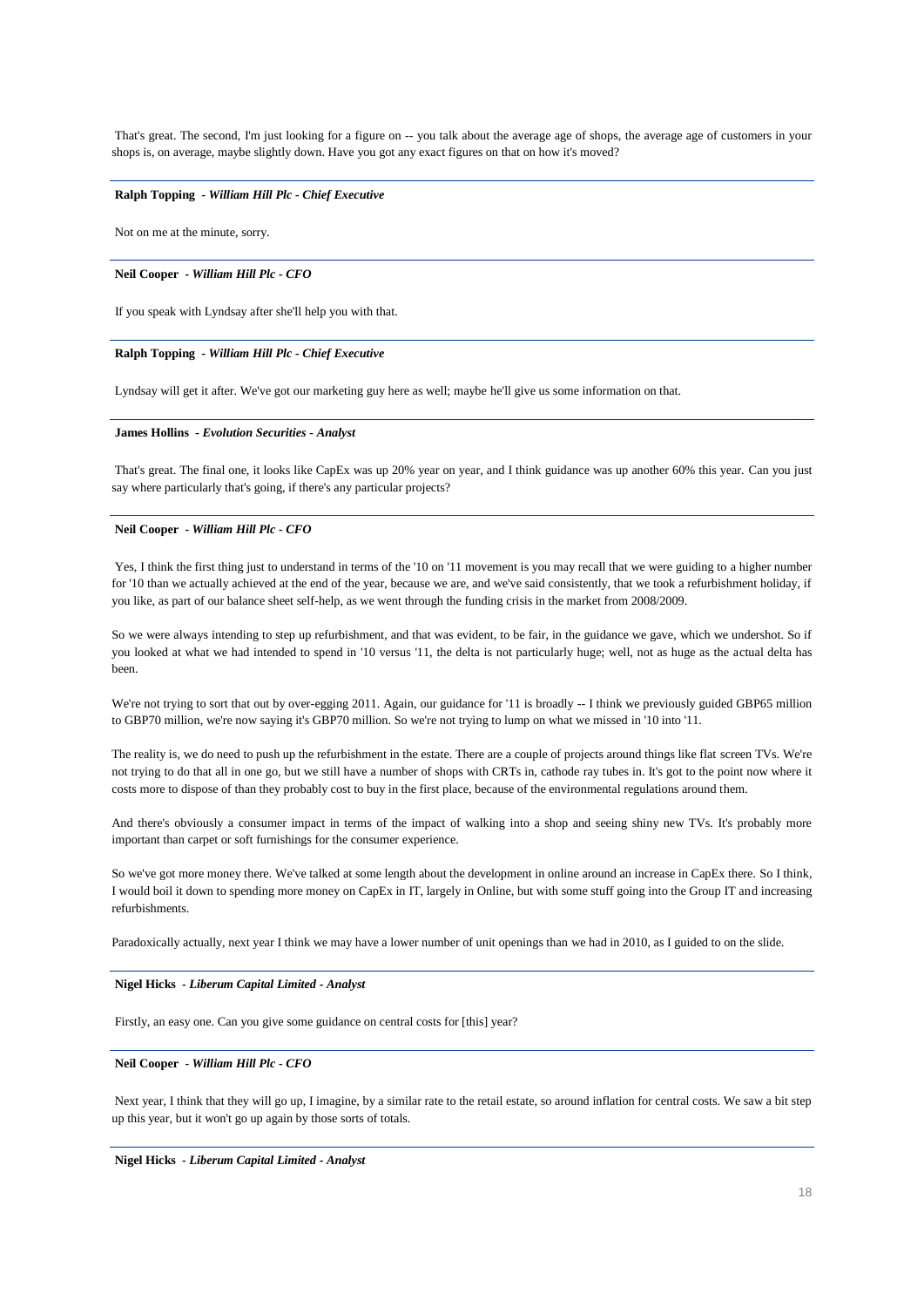Okay. On CapEx, the GBP70 million spend, how much would you say is maintenance against expansion? And what sort of returns and timing are you looking at on the expansionary.

### **Neil Cooper** *- William Hill Plc - CFO*

Our expansionary returns expectations are disclosed. Broadly, new units we expect to see 20%, and then there are differential rates for extensions and re-sites. I think it's 15% and 25%, but I'm sure Lyndsay can dig those out of the published material and send them to you.

We're happy that, on a portfolio basis, we achieved our target returns. Now that doesn't mean everyone does but, equally, it means that some overachieve. So on balance, we're happy that we can still continue to invest CapEx here.

We don't set out in the same way an aggressive expectation for refurbishment. It is about bringing the store back to the ideal state for the retail experience. And in my previous life with other retail businesses, the reality is, you don't step up if you refurb, you just stop yourself falling off a cliff, if that makes sense.

So we have had a view that there is a 6, 12, and 18 year model around our refurbishment cycle and it's stuff that needs to be done; carpet takes a hammering; eventually even some of the harder materials in the shop will start to take a hammering.

### **Nigel Hicks** *- Liberum Capital Limited - Analyst*

But if, say, I don't know, GBP30 million is maintenance, and replacing shops or refurbishing. On the other GBP40 million are you looking at say 20% return year 1?

#### **Neil Cooper** *- William Hill Plc - CFO*

Well, don't forget you've got somewhere around, certainly in this year's numbers, you've got someone around GBP25 million of IT CapEx. Now, investing in the building of some IT capability that enables the expansion of your in-play technology is a little bit more tricky to do a very simply, well okay, here's a box, I know what I spent on this box, and I know what I'm getting from that box.

We clearly do seek to make returns out of our IT investments in some cases. Equally, replacing the email system because the current one we've got is falling over may cost a couple of million quid across the Group, but it isn't going to make a return unless you regard the ability to see no more emails from your bosses as a positive.

So what I'm trying to avoid doing, as I'm sure you realize, is I don't want to say X amount of the pot will drive X return. We do expect a return off our investment, off our expansionary retail CapEx. It's a bit more complicated in the short run on our IT CapEx, because some of it is just keeping the pipes and structures of the business flowing; some of it is expansionary in its aim.

# **Ralph Topping** *- William Hill Plc - Chief Executive*

On refurbs, Nigel, you get about north of 10% return on your investment. But it's the necessary cost of maintaining your estate as you would put it.

And you've got to remember that lots of the estate, we look at a 6, 12, and 18 year cycle, in fact, which has proven very cost effective for us over the years. So we'll go in at 6 years and do the soft furnishings, etc., etc.; at 12 years, we make the critical decision whether we just move counters around, put flat screens, because the shops maybe in a good condition, and we'll upgrade at that point to get another 6 years out of it, or do the full Monty in terms of a refurb.

In terms of our new licenses, you're looking at a return there of 20% northwards, 20% being a bit conservative.

### **Nigel Hicks** *- Liberum Capital Limited - Analyst*

On machine legislation and B3s, a), is that still likely to go ahead, despite the prevalence study? Is there a timing on that? Is there a benefit? What sort of scale of benefit could that be to you?

#### **Ralph Topping** *- William Hill Plc - Chief Executive*

Well, I'm not going to sit here and have you salivating like Pavlov's dogs if I tell you. Sorry, what was your question? Do I think B3s give us some hope? Yes, I do, but it's early days. And again, what we've got constantly through David Steele and Andrew Lyman, who's at the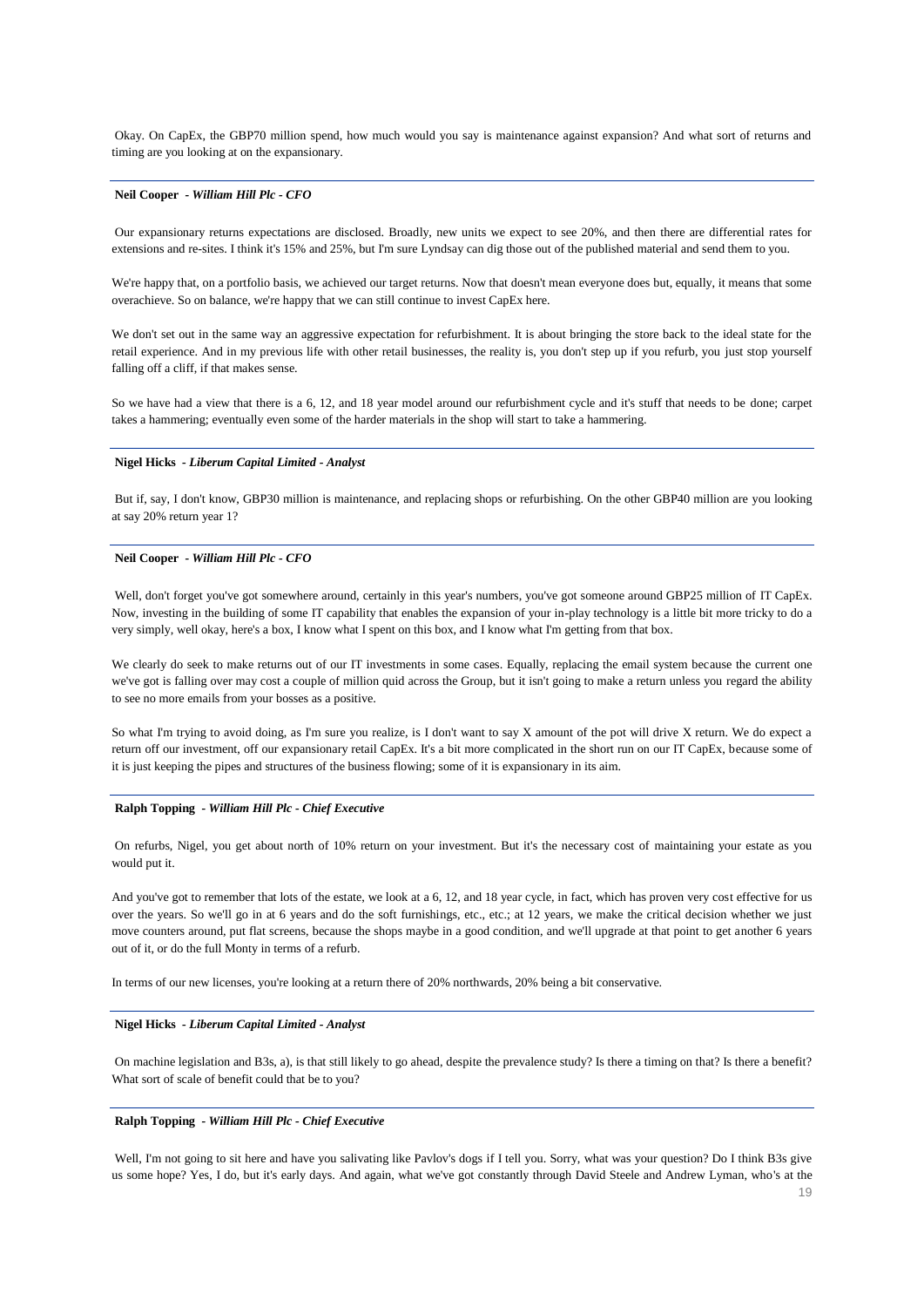back, is in constant contact with ministers. And when they want to see me at some point, it's because of substantial reasons. So I'm going to see John Penrose for about the third time in four months in two weeks' time, so --

[But I'll work, nonetheless], Nigel, as you can expect.

# **Nigel Hicks** *- Liberum Capital Limited - Analyst*

Finally, would you say -- you've talked about what a good 2010, you've got a lot of things happening. If you're trying to move from 21p of earnings to, I don't know, 25p/30p that's got to be the target for driving the business forward.

If you've got a relatively similar number of shops, maybe 1% a year more, you've got to get back from high GBP80,000s towards GBP100,000 plus of EBIT per shop. Obviously Online's growing fast. These are the ways. It's happening? This is what's got to be done.

#### **Ralph Topping** *- William Hill Plc - Chief Executive*

As you know, you've been in the trade a long time, you've got to see at some point, when you see the end of the recession, whenever that is, I think you'll see a spike in betting office business. I'm still a big fan of that, and I know there's a lot of people in here sometimes are a bit skeptical about it. But hey, it's easy to be skeptical in a recession.

I'm sure they will be the same people who say, well, I told you so, when the spike happens. So I think there's some recovery there. I think there's still growth in that business; I still think there's growth in Online.

But, yes, if we're going to see growth in earnings per share, and see the business move forward, we'll need to look at other activities at some point in time.

### **Nigel Hicks** *- Liberum Capital Limited - Analyst*

And just finally -- try in the back door -- are you happy with the operational performance of Online, apart from the numbers?

### **Ralph Topping** *- William Hill Plc - Chief Executive*

Delighted. We've got a fantastic operation in Bulgaria, a fantastic operation in Tel Aviv. Henry Birch is a fantastic Chief Executive and midfield player. We've got a good business.

So we have got a good operational business and we're delighted with it. The one thing I would like to stress is, it's run by William Hill Online people; people who are on our payroll, so we run that business.

# **Nigel Hicks** *- Liberum Capital Limited - Analyst*

A lot of the benefit has come through the Sportsbook -- I know the other business has been growing -- a lot's been through the Sportsbook. Is that partly because of what Playtech has added via the affiliate marketing, and the customer loyalty bonus, [whatever else]?

### **Ralph Topping** *- William Hill Plc - Chief Executive*

Just remember, we took those businesses and we've been running them. So if you're going to say, yes, those were sound businesses, but they're run by William Hill now, William Hill Online and the William Hill Online team. So it's William Hill that's running those businesses.

### **John Beaumont** *- Matrix - Analyst*

A couple of questions. First of all, if you don't have a loyalty card, which obviously you don't, I was just wondering how you actually know the ages of your customer base. You've got the split there --

### **Ralph Topping** *- William Hill Plc - Chief Executive*

Wonderful, you do market research, and you ask them, and then they tell you. That's how it happens.